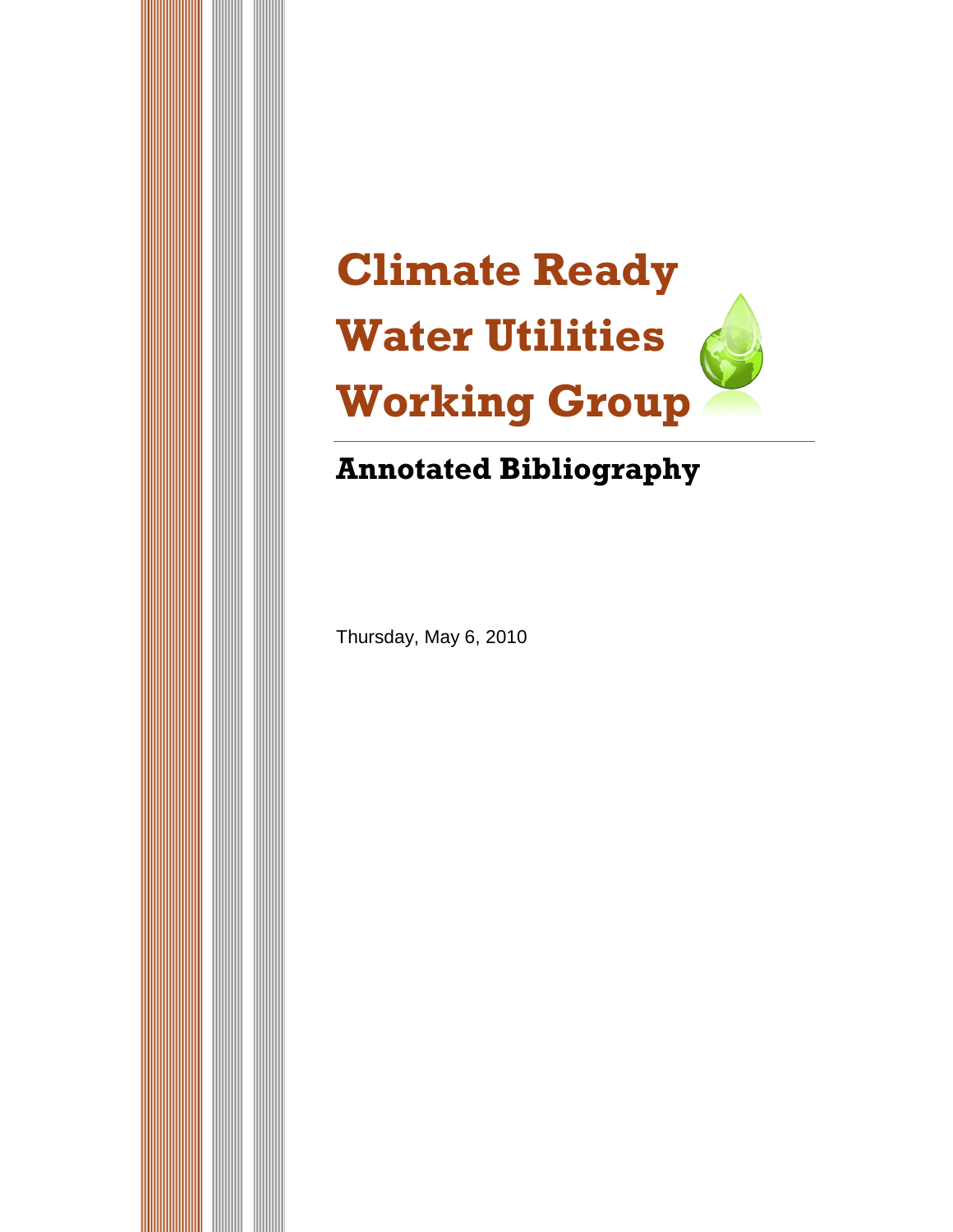## **Table of Contents**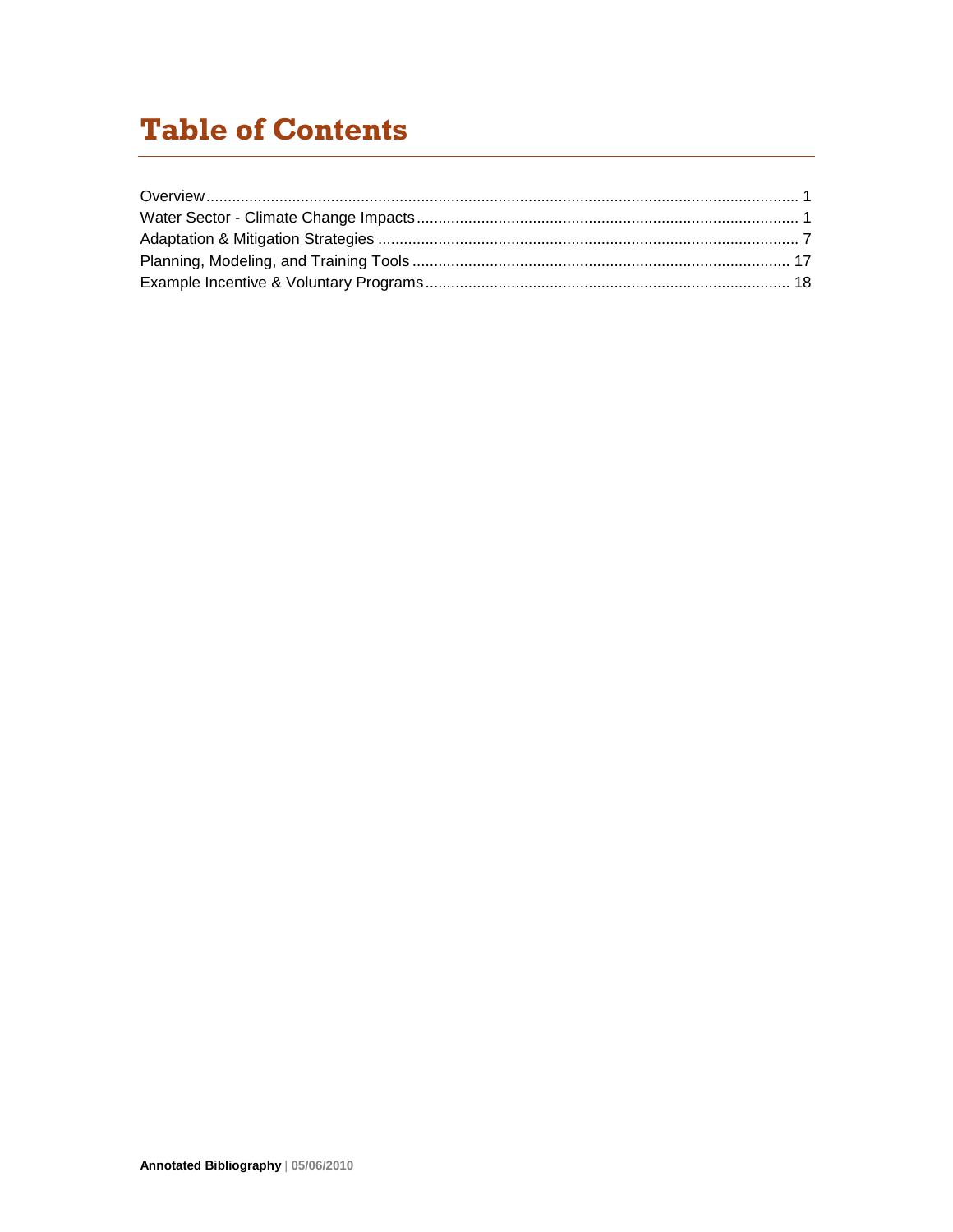### **Overview**

The following draft annotated bibliography is meant to inform the Climate Ready Water Utility (CRWU) Working Group as established by the, National Drinking Water Advisory Council per the *Federal Register* notice published on July 8, 2009. This document identifies a full range of information relevant to the CRWU Working Group's charge and is organized into the four following topic areas: 1) Climate Change Impacts to the Water Sector; 2) Adaptation & Mitigation Strategies; 3) Planning, Modeling, and Training Tools; and 4) Example Incentive & Voluntary Programs. In the many instances where a document was found to be applicable to more than one category, it was placed in the category that seemed most appropriate.

*\*\*\*Note: Note: References marked with an "asterisk" identify documents which provide an overview of the key areas of consideration identified within the CRWU Working Group's Charge.*

#### **Water Sector - Climate Change Impacts**

Backlund, Peter; et al., 2008: The Effects of Climate Change on Agriculture, Land Resources, Water Resources, and Biodiversity in the United States. Synthesis and Assessment Product 4.3., U.S. Environmental Protection Agency, Climate Change Science Program, Washington, DC, USA. 240 pp.

[<http://www.usda.gov/oce/global\\_change/files/CCSPFinalReport.pdf>](http://www.usda.gov/oce/global_change/files/CCSPFinalReport.pdf)

*This report provides an assessment of the effects of climate change on U.S. agriculture, land resources, water resources, and biodiversity. It discusses the nation's ability to identify, observe, and monitor the stresses that influence agriculture, land resources, and water resources and evaluates the relative importance of these stresses and how they are likely to change in the future.* 

Bates, B.C., et al., 2008: Climate Change and Water. Technical Paper of the Intergovernmental Panel on Climate Change, IPCC Secretariat, Geneva, 210 pp. [<http://www.ipcc.ch/pdf/technical-papers/climate-change-water-en.pdf>](http://www.ipcc.ch/pdf/technical-papers/climate-change-water-en.pdf)

*This report summarizes how climate change impacts freshwater. The report concludes that there is abundant evidence that freshwater resources are vulnerable and have the potential to be strongly impacted by climate change, with wide-ranging consequences for human societies and ecosystems. Sea level rise is dealt with only insofar as it can lead to impacts on freshwater in coastal areas and beyond.*

Bader, D. C.; et al., 2008: Climate Models: An Assessment of Strengths and Limitations. Synthesis and Assessment Product (SAP) 3.1 by the U.S. Climate Change Science Program and the Subcommittee on Global Change Research, Washington, DC, USA. 135 pp. [<http://www.climatescience.gov/Library/sap/sap3-1/final-report/default.htm>](http://www.climatescience.gov/Library/sap/sap3-1/final-report/default.htm)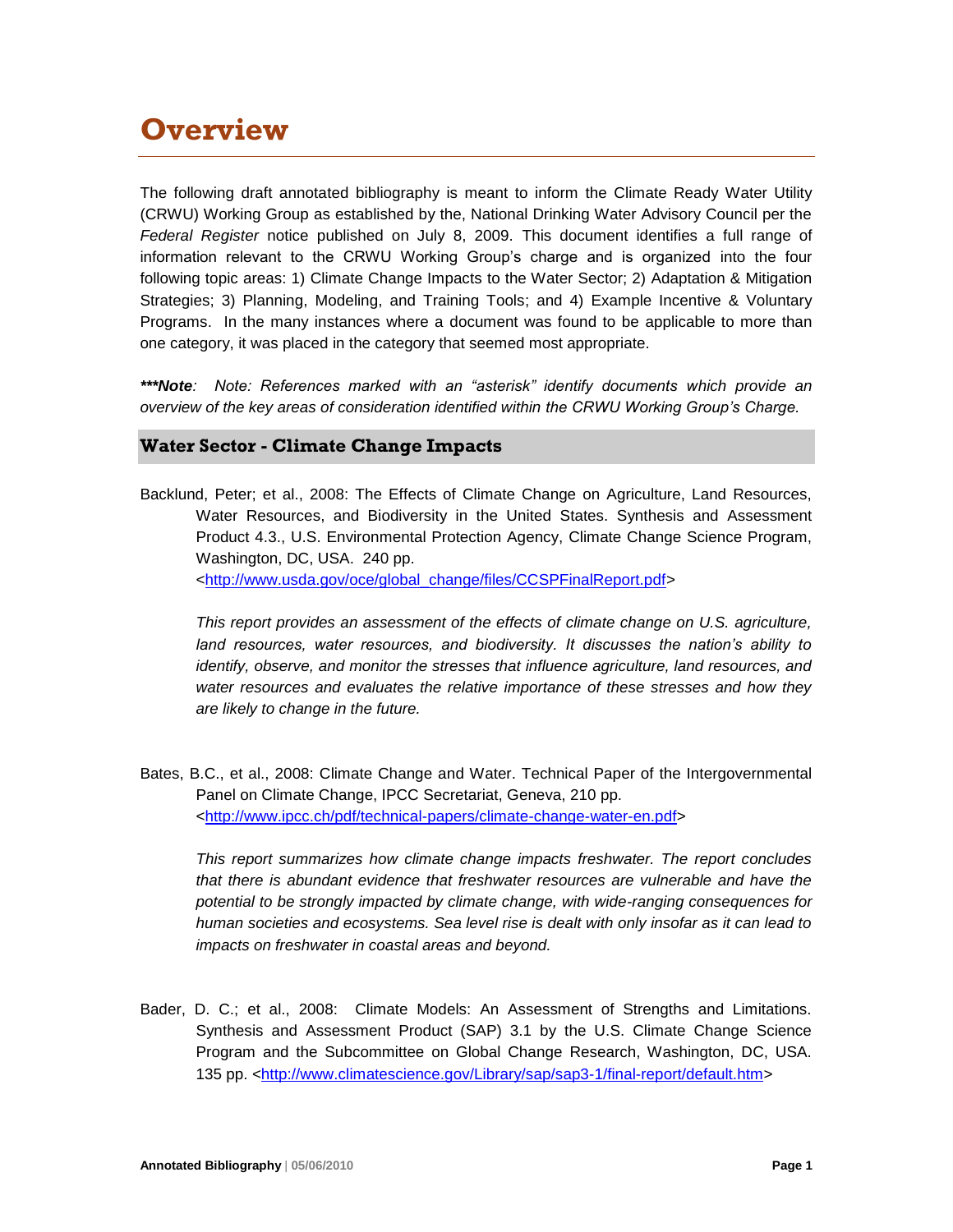*This report describes complex mathematical models used to simulate the Earth's climate on some of the most powerful supercomputers, and assesses their ability to reproduce observed climate features, and their sensitivity to changes in conditions such as atmospheric concentrations of carbon dioxide.*

Climate Change Science Program (U.S.) and National Science and Technology Council (U.S.). Subcommittee on Global Change Research. Revised Research Plan for the U.S. Climate Change Science Program: A Report / by the Climate Change Science Program and the Subcommittee on Global Change Research, U.S. Climate Change Science Program, Washington, D.C.: 2003.

[<http://www.climatescience.gov/Library/stratplan2008/CCSP-RRP-FINAL.pdf>](http://www.climatescience.gov/Library/stratplan2008/CCSP-RRP-FINAL.pdf)

*This Revised Research Plan is an update to the 2003 Strategic Plan of the US Climate Change Science Program (CCSP). Using the program's five strategic goals as an organizing framework, the Revised Research Plan provides a goal-by-goal overview of emerging research questions and themes, key research topics, and illustrative research plans for the years 2008 to 2010.*

**\*** Cromwell, J.E., et al., 2007: Implications of Climate Change for Urban Water Utilities. Association of Metropolitan Water Agencies, Washington, D.C., 18pp. [<http://www.amwa.net/galleries/climate](http://www.amwa.net/galleries/climate-change/AMWA_Climate_Change_Paper_12.13.07.pdf)[change/AMWA\\_Climate\\_Change\\_Paper\\_12.13.07.pdf>](http://www.amwa.net/galleries/climate-change/AMWA_Climate_Change_Paper_12.13.07.pdf)

*This report examines the potential impacts of climate change on the hydrologic cycle, water availability and demand, water pollution, and extreme weather events. Impacts of climate change on water suppliers are discussed separately in this paper and further distinguished between direct impacts, indirect impacts, and compound impacts.*

Frederick, Kenneth D. et al, 1999: Water and Global Climate Change: Potential Impacts on U.S. Water Resources. Pew Center on Global Climate Change: Arlington, VA. 55pp. [<http://www.pewclimate.org/global-warming-in](http://www.pewclimate.org/global-warming-in-depth/all_reports/water_and_climate_change)[depth/all\\_reports/water\\_and\\_climate\\_change>](http://www.pewclimate.org/global-warming-in-depth/all_reports/water_and_climate_change)

*This report identifies climate change impacts to the quantity and quality of the water supply. Relevant chapters include: IV. Implications of Climate Change for Managed Water-Resource Systems; and VIII. Adapting to Changing Supply and Demand Conditions.*

Gamble, J.L., et al., 2008: Analyses and Effects of Global Change on Human Health and Welfare and Human Systems. Synthesis and Assessment Product (SAP) 4.6 by the U.S. Climate Change Science Program and the Subcommittee on Global Change Research, Washington, D.C.. 218 pp.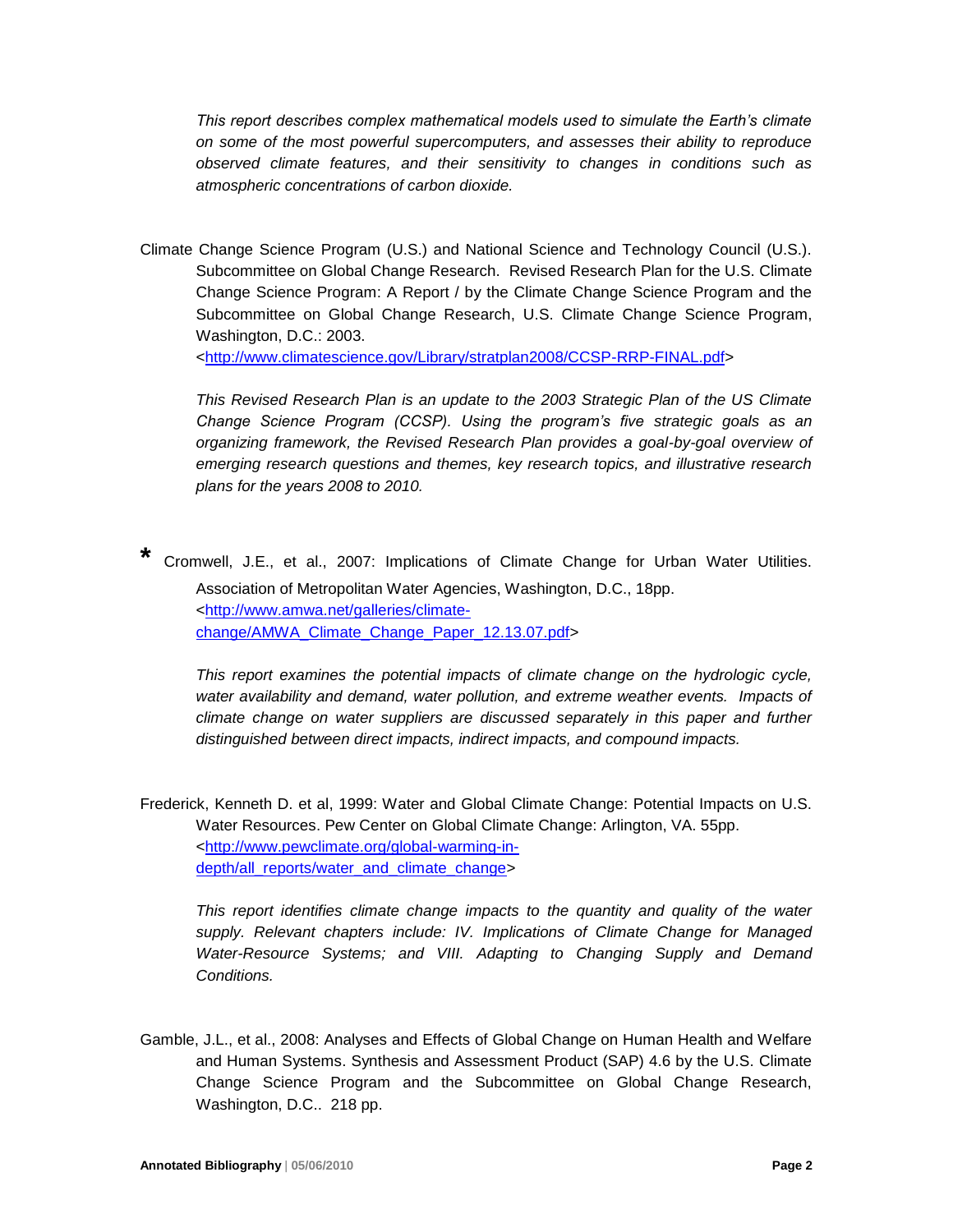[<http://downloads.climatescience.gov/sap/sap4-6/sap4-6-final-report-all.pdf>](http://downloads.climatescience.gov/sap/sap4-6/sap4-6-final-report-all.pdf)

*This report details how climate change, interacting with changes in land use and demographics, will affect water availability, extreme precipitation, and the spread of waterborne illness in the United States.*

Gleick, P.H., et al., 2001: Emerging Threats to the World's Freshwater Resources. A Report of the Pacific Institute for Studies in Development, Environment, and Security, Oakland, California. 64pp. [<http://www.pacinst.org/reports/freshwater\\_threats/threats\\_to\\_the\\_worlds\\_freshwater.pdf](http://www.pacinst.org/reports/freshwater_threats/threats_to_the_worlds_freshwater.pdf)

*This report focuses on four upcoming challenges and threats: water and human health; the destruction of freshwater ecosystems; freshwater quality concerns; and long-term global climatic change and its impact on water resources. Section 5 of this report addresses the future risks of climate change for water resources and complex developed water systems. Additionally, this section provides a summary of coping and adaptation methods that may assist water managers to reduce the risks of climatic variability and change for water resources.*

Gleick, P., et al., 2009: The World's Water 2008-2009: The Biennial Report On Freshwater Resources. Pacific Institute for Studies in Development, Environment, and Security, Washington, D.C.. 402pp. [<http://books.google.com/books?id=\\_wd](http://books.google.com/books?id=_wd-s1FB7VEC&pg=PT19&lpg=PT19&dq=Chapter+Three,+The+world%27s+water+2008-2009+:+the+biennial+report+on+freshwater+resources&source=bl&ots=Ex2BiRNn-S&sig=VvhnWuBLVvx-Abq5wqONLakAd3s&hl=en&ei=-fG8SrXPMYKuswPGsMTcBQ&sa=X&oi=book_result&ct=result&resnum=3%23v=onepage&q=&f=false)[s1FB7VEC&pg=PT19&lpg=PT19&dq=Chapter+Three,+The+world%27s+water+2008-](http://books.google.com/books?id=_wd-s1FB7VEC&pg=PT19&lpg=PT19&dq=Chapter+Three,+The+world%27s+water+2008-2009+:+the+biennial+report+on+freshwater+resources&source=bl&ots=Ex2BiRNn-S&sig=VvhnWuBLVvx-Abq5wqONLakAd3s&hl=en&ei=-fG8SrXPMYKuswPGsMTcBQ&sa=X&oi=book_result&ct=result&resnum=3%23v=onepage&q=&f=false) [2009+:+the+biennial+report+on+freshwater+resources&source=bl&ots=Ex2BiRNn-](http://books.google.com/books?id=_wd-s1FB7VEC&pg=PT19&lpg=PT19&dq=Chapter+Three,+The+world%27s+water+2008-2009+:+the+biennial+report+on+freshwater+resources&source=bl&ots=Ex2BiRNn-S&sig=VvhnWuBLVvx-Abq5wqONLakAd3s&hl=en&ei=-fG8SrXPMYKuswPGsMTcBQ&sa=X&oi=book_result&ct=result&resnum=3%23v=onepage&q=&f=false)[S&sig=VvhnWuBLVvx-Abq5wqONLakAd3s&hl=en&ei=-](http://books.google.com/books?id=_wd-s1FB7VEC&pg=PT19&lpg=PT19&dq=Chapter+Three,+The+world%27s+water+2008-2009+:+the+biennial+report+on+freshwater+resources&source=bl&ots=Ex2BiRNn-S&sig=VvhnWuBLVvx-Abq5wqONLakAd3s&hl=en&ei=-fG8SrXPMYKuswPGsMTcBQ&sa=X&oi=book_result&ct=result&resnum=3%23v=onepage&q=&f=false)

[fG8SrXPMYKuswPGsMTcBQ&sa=X&oi=book\\_result&ct=result&resnum=3#v=onepage&](http://books.google.com/books?id=_wd-s1FB7VEC&pg=PT19&lpg=PT19&dq=Chapter+Three,+The+world%27s+water+2008-2009+:+the+biennial+report+on+freshwater+resources&source=bl&ots=Ex2BiRNn-S&sig=VvhnWuBLVvx-Abq5wqONLakAd3s&hl=en&ei=-fG8SrXPMYKuswPGsMTcBQ&sa=X&oi=book_result&ct=result&resnum=3%23v=onepage&q=&f=false) [q=&f=false>](http://books.google.com/books?id=_wd-s1FB7VEC&pg=PT19&lpg=PT19&dq=Chapter+Three,+The+world%27s+water+2008-2009+:+the+biennial+report+on+freshwater+resources&source=bl&ots=Ex2BiRNn-S&sig=VvhnWuBLVvx-Abq5wqONLakAd3s&hl=en&ei=-fG8SrXPMYKuswPGsMTcBQ&sa=X&oi=book_result&ct=result&resnum=3%23v=onepage&q=&f=false)

*This report contains a comprehensive and up-to-date source of information and analysis on freshwater resources and the political, economic, scientific, and technological issues associated with them. Specifically, this report examines the key issues surrounding the use of freshwater resources in addition to identifying and explaining the most significant trends worldwide, and offers the best data available on a variety of topics related to water.* 

Global Climate Change Impacts in the United States, Thomas R. Karl, Jerry M. Melillo, and Thomas C. Peterson, (eds.). Cambridge University Press, 2009. [<http://downloads.globalchange.gov/usimpacts/pdfs/climate-impacts-report.pdf>](http://downloads.globalchange.gov/usimpacts/pdfs/climate-impacts-report.pdf)

*This report summarizes the science of climate change and the impacts of climate change on the United States, now and in the future. It is largely based on results of the U.S. Global Change Research Program (USGCRP), and integrates those results with related* 

>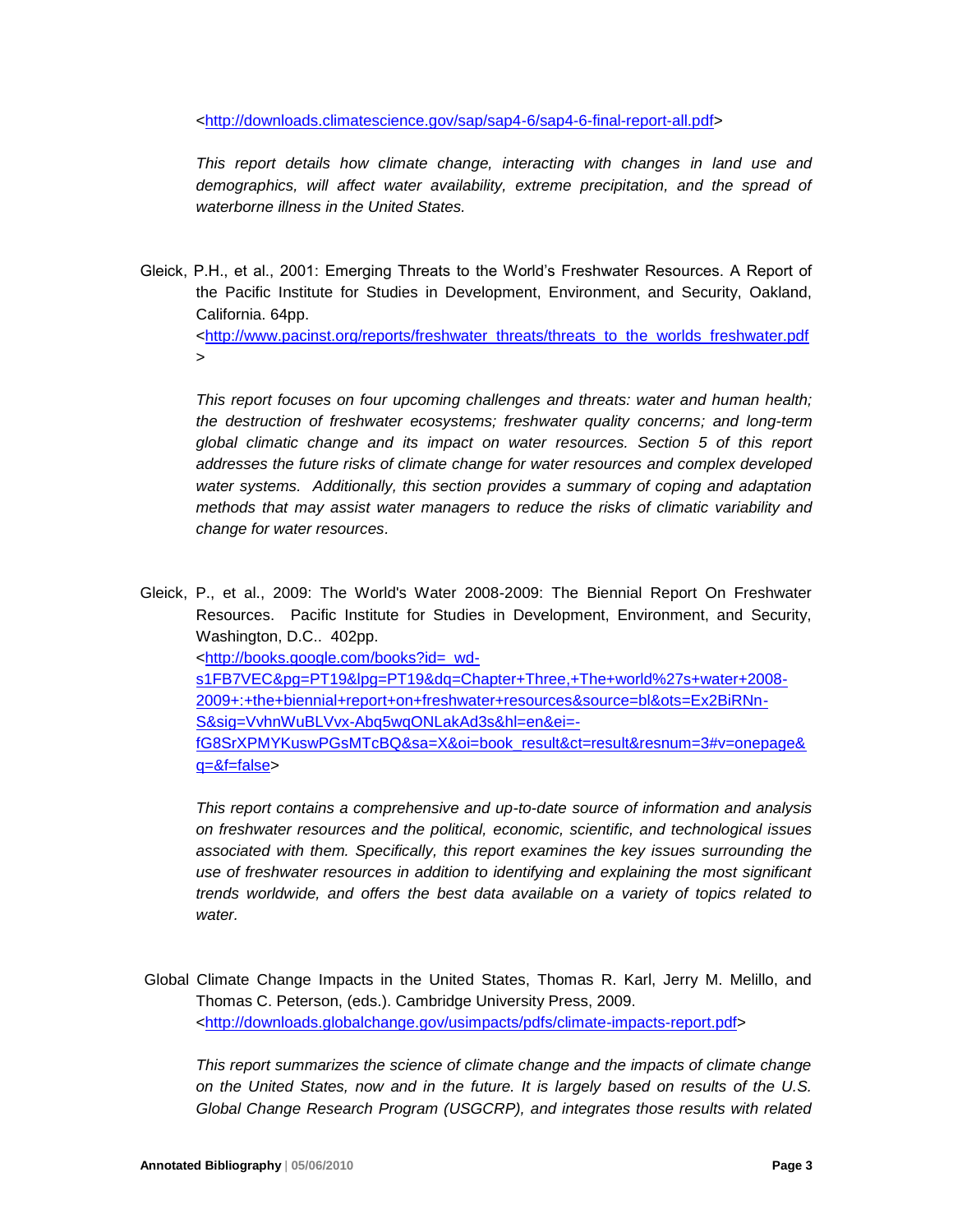*research from around the world. This report discusses climate-related impacts for various societal and environmental sectors and regions across the nation.*

Hanemann, M., et al., 2006: The Economic Cost of Climate Change Impact on California Water: A Scenario Analysis. California Energy Commission, Public Interest Energy Research (PIER) Program, Energy-Related Environmental Research, California. 29pp. [<http://www.energy.ca.gov/2006publications/CEC-500-2006-003/CEC-500-2006-](http://www.energy.ca.gov/2006publications/CEC-500-2006-003/CEC-500-2006-003.PDF) [003.PDF>](http://www.energy.ca.gov/2006publications/CEC-500-2006-003/CEC-500-2006-003.PDF)

*This report focuses on the impacts on water supply in California as a result of climate change and provides a rough estimate of the economic consequences of several of these impacts.* It provides a partial analysis of the economic costs caused by the reduction in *surface water supply in California due to the GFDLA2 scenario to agricultural water users in the Central Valley and urban users in the South Coast.*

Hanemann, M., et al., 2005: Economic Impacts of Climate Change on Urban Water Use in California. California Energy Commission, PIER Energy-Related Environmental Research, California. 34pp.

[<http://www.energy.ca.gov/pier/project\\_reports/CEC-500-2005-124.html>](http://www.energy.ca.gov/pier/project_reports/CEC-500-2005-124.html)

*This report describes the California Climate Change Center's initial efforts to estimate both urban water demand and the short-term and long-term consumer surplus losses for urban water agencies in California. This report presents the results of the estimations for Los Angeles and the descriptive results for the City of Santa Rosa.*

IPCC, 2007: Summary for Policymakers. In: Climate Change 2007: The Physical Science Basis. Contribution of Working Group I to the Fourth Assessment Report of the Intergovernmental Panel on Climate Change [Solomon, S., D. Qin, M. Manning, Z. Chen, M. Marquis, K.B. Averyt, M.Tignor and H.L. Miller (eds.)]. Cambridge University Press, Cambridge, United Kingdom and New York, NY, USA.

< [http://www.ipcc.ch/pdf/assessment-report/ar4/wg1/ar4-wg1-spm.pdf>](http://www.ipcc.ch/pdf/assessment-report/ar4/wg1/ar4-wg1-spm.pdf)

*This report describes progress in understanding of the human and natural drivers of climate change, observed climate change, climate processes and attribution, and estimates of projected future climate change. It builds upon past IPCC assessments and incorporates new findings from the past six years of research. Scientific progress since the Third Assessment Report (TAR) is based upon large amounts of new and more comprehensive data, more sophisticated analyses of data, improvements in understanding of processes and their simulation in models and more extensive exploration of uncertainty ranges.*

IPCC, 2007: Summary for Policymakers. In: Climate Change 2007: Impacts, Adaptation and Vulnerability. Contribution of Working Group II to the Fourth Assessment Report of the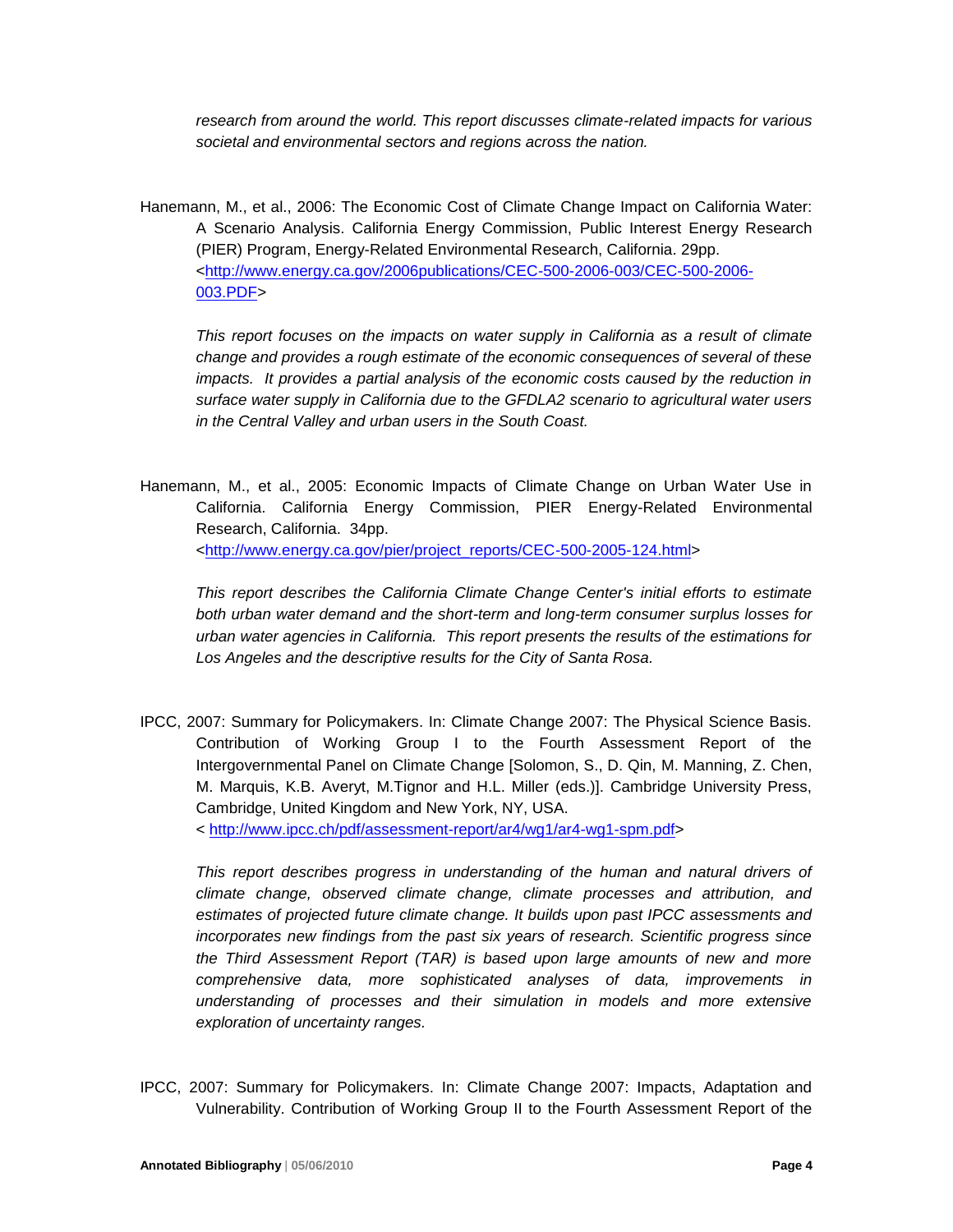Intergovernmental Panel on Climate Change, M.L. Parry, O.F. Canziani, J.P. Palutikof, P.J. van der Linden and C.E. Hanson, Eds., Cambridge University Press, Cambridge, UK, 7-22. [<http://www.ipcc.ch/ipccreports/ar4-wg2.htm>](http://www.ipcc.ch/ipccreports/ar4-wg2.htm)

*This report assesses the scientific, technical, environmental, economic and social aspects of the vulnerability (sensitivity and adaptability) to climate change of, and the negative and positive consequences for, ecological systems, socio-economic sectors and human health, with an emphasis on regional sectoral and cross-sectoral issues.* 

Loáiciga, H.A. 2003: Climate Change and Ground Water. Annals of the Association of American Geographers, Vol. 93, No. 1, March, pp. 30-41. [<http://www3.interscience.wiley.com/journal/118827923/abstract>](http://www3.interscience.wiley.com/journal/118827923/abstract)

*This article focuses on regional aquifer systems and currently available methods used to*  link large-scale climate-change processes to ground-water recharge. In addition, it *outlines the development of a methodology to quantify the effects of climate change and of changes in ground-water use by population growth on hydrologic response.*

Morrison, J.; et al., 2009: [Water Scarcity & Climate Change: Growing Risks for Businesses &](http://client-ross.com/crwuwg/Water%20Sector%20-%20Climate%20Change%20Impacts/Water%20Scarcity%20and%20Climate%20Change%20-%20Growing%20Risks%20for%20Businesses%20and%20Investors.pdf/full_report.pdf)  [Investors.](http://client-ross.com/crwuwg/Water%20Sector%20-%20Climate%20Change%20Impacts/Water%20Scarcity%20and%20Climate%20Change%20-%20Growing%20Risks%20for%20Businesses%20and%20Investors.pdf/full_report.pdf) A report by Ceres and the Pacific Institute. 60pp. < [http://www.pacinst.org/reports/business\\_water\\_climate/full\\_report.pdf>](http://www.pacinst.org/reports/business_water_climate/full_report.pdf)

*This Ceres/Pacific Institute report outlines the wide-ranging risks investors and companies face from water scarcity and how global climate change will heighten those risks in many parts of the world. This report identifies water-related risks specific to eight water-intensive industry sectors. The report also identifies water-related risks for electric power/energy, apparel, biotechnology/pharmaceutical, forest products and metals/mining firms.* 

**\*** National Association of Clean Water Agencies (NACWA), 2007: Climate Change: Emerging Issues for Clean Water Agencies, Washington D.C.. 14 pp. [<http://www.nacwa.org/images/stories/public/2007-11ccwp.pdf>](http://www.nacwa.org/images/stories/public/2007-11ccwp.pdf)

*This report provides background information on the potential impacts of climate change on planning and operations for wastewater treatment facilities. In addition, this paper examines recent actions regarding climate change in the legislative, regulatory, and legal forums, and their possible effects on the clean water community.*

National Association of Clean Water Agencies (NACWA), 2009: [Confronting Climate Change: An](http://client-ross.com/crwuwg/Water%20Sector%20-%20Climate%20Change%20Impacts/Confronting%20Climate%20Change%20An%20Early%20Analysis%20of%20Water%20and%20Wastewater%20Adaptation%20Costs.pdf/ConfrontingClimateChangeOct09.pdf)  [Early Analysis of Water and Wastewater Adaptation Costs.](http://client-ross.com/crwuwg/Water%20Sector%20-%20Climate%20Change%20Impacts/Confronting%20Climate%20Change%20An%20Early%20Analysis%20of%20Water%20and%20Wastewater%20Adaptation%20Costs.pdf/ConfrontingClimateChangeOct09.pdf) 104 pp. < [http://www.amwa.net/galleries/climate-change/ConfrontingClimateChangeOct09.pdf>](http://www.amwa.net/galleries/climate-change/ConfrontingClimateChangeOct09.pdf)

*This report is an early cost assessment of adaptations to address some of the likely impacts of climate change on our nation's drinking water and wastewater utilities through*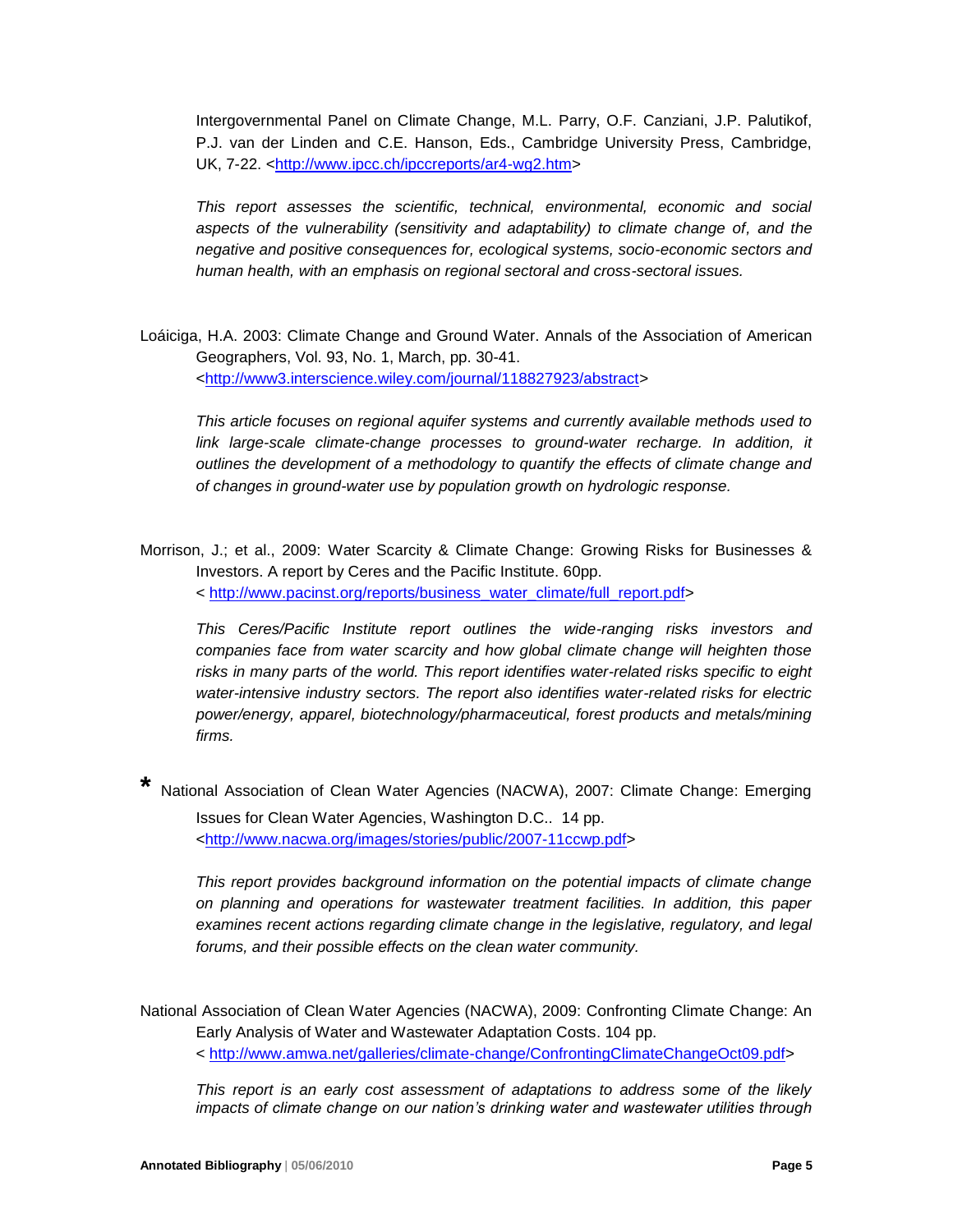*2050. The report estimates adaptation costs for these facilities to be between \$448 billion and \$944 billion over this period of time.* 

Parry, M. et al., 2009: Assessing the Costs of Adaptation to Climate Change: A Review of the UNFCCC and other recent estimates, London: International Institute for Environment and Development (IIED) and Grantham Institute for Climate Change (Imperial College, London). [<http://www.iied.org/pubs/pdfs/11501IIED.pdf>](http://www.iied.org/pubs/pdfs/11501IIED.pdf)

*This report reviews the costs of adapting to climate change. The estimates for 2030 used by the UN Framework Convention on Climate Change are likely to be substantial underestimates and this report aims to demonstrate the need for the further and transparent refinement of cost estimates for responding to climate change.*

Poff, LeRoyf N., et al., 2002: Aquatic Ecosystems and Global Climate Change: Potential Impacts on Inland Freshwater and Coastal Wetland Ecosystems in the United States. Pew Center on Global Climate Change: Arlington, VA. 56pp. [<http://www.pewclimate.org/docUploads/aquatic.pdf>](http://www.pewclimate.org/docUploads/aquatic.pdf)

*This report examines the potential impacts of climate change on the U.S. environment. It details the likely impacts of climate change over the next century on U.S. aquatic ecosystems.*

Rose, Joan B., et al., 2000: Climate and Waterborne Disease Outbreaks. Journal AWWA, Vol. 92, Issue 9, September 2000, Page Range 77-87. 11pp. [<http://apps.awwa.org/waterlibrary/search.aspx>](http://apps.awwa.org/waterlibrary/search.aspx)

*This article offers recommendations for improving the assessment of changes in water quality and the effect that climate variability and environmental factors have on waterborne disease risk.*

Sykes, Richard G., 2009: "How Should Water Utilities Prepare for Climate Change?", OPF, Vol. 35 Issue 1, January 2009, Page Range 12-17. 6pp. [<http://aquadoc.typepad.com/files/opf0109.pdf>](http://aquadoc.typepad.com/files/opf0109.pdf)

*This article presents new developments by East Bay Municipal Utility District (EBMUD) in Oakland, California, in using current climate change research for water resource and operational planning. Specifically, this article focuses on reducing greenhouse gases, the effect of climate change on supply sources, and rising sea levels in relation to effects on utilities.* 

U.S. EPA, 2006: A Screening Assessment of the Potential Impacts of Climate Change on Combined Sewer Overflow (CSO) Mitigation in the Great Lakes and New England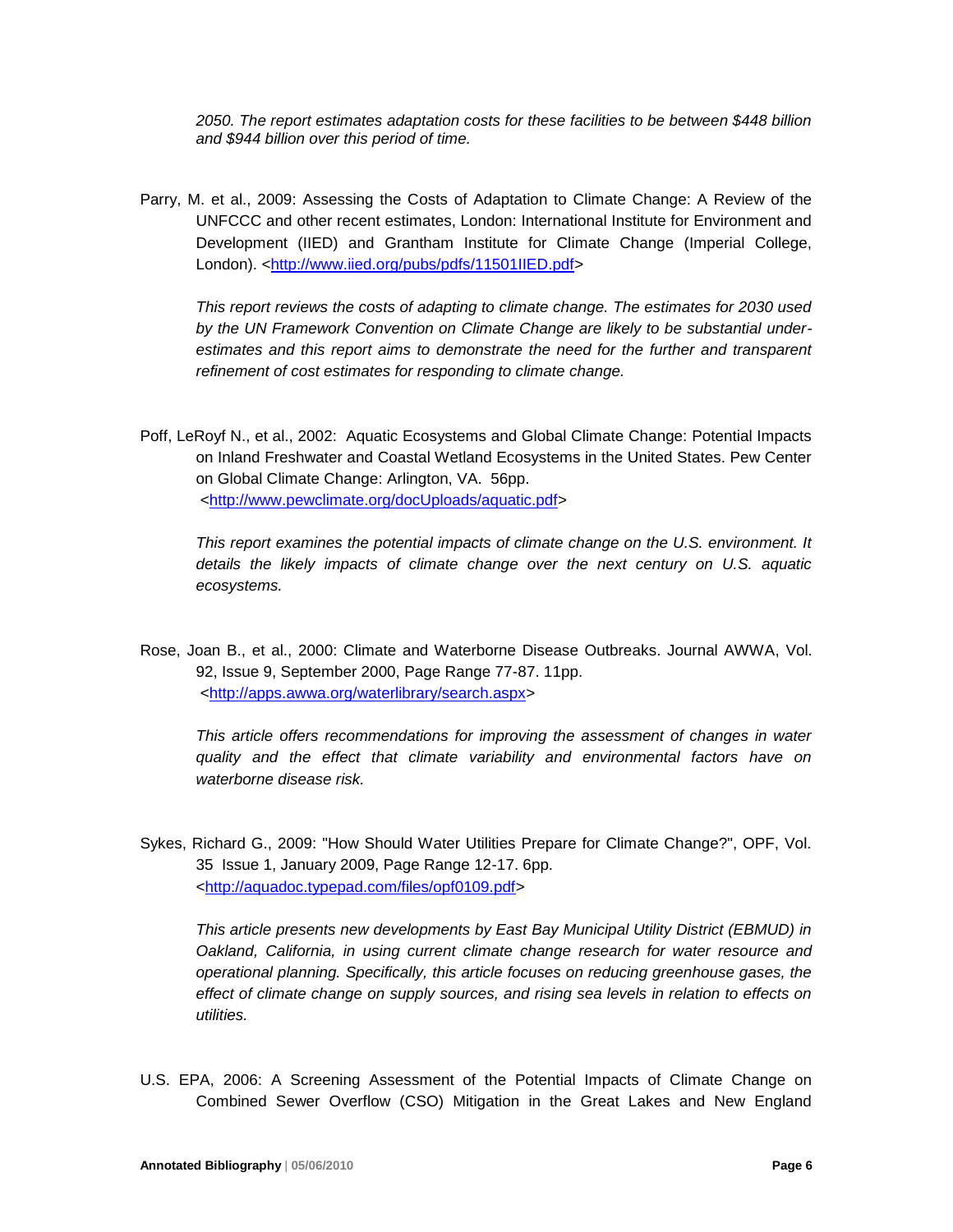Regions (External Review Draft). U.S. Environmental Protection Agency, Washington, DC, EPA/600/R-07/033A.

[<http://cfpub.epa.gov/ncea/cfm/recordisplay.cfm?deid=166365>](http://cfpub.epa.gov/ncea/cfm/recordisplay.cfm?deid=166365)

*This report describes the potential scope and magnitude of climate change impacts on combined sewer overflow (CSOs) mitigation efforts in the Great Lakes Region and New England Region. The report describes the extent to which CSO long-term control plans may be under-designed if planners assume that past precipitation conditions are representative of future conditions.*

U.S. EPA, 2006: A Screening Assessment of the Potential Impacts of Climate Change on the Costs of Implementing Water Quality-Based Effluent Limits at Publicly-Owned Treatment Works (POTWS) in the Great Lakes Region (External Review Draft). U.S. Environmental Protection Agency, Washington, DC, EPA/600/R-07/034A. [<http://oaspub.epa.gov/eims/eimscomm.getfile?p\\_download\\_id=461098>](http://oaspub.epa.gov/eims/eimscomm.getfile?p_download_id=461098)

*This report describes the potential scope and magnitude of climate change impacts on the cost of meeting water quality based effluent limits at publicly owned treatment works (POTWs) discharging to rivers and streams in the Great Lakes Region (GLR).*

### **Adaptation & Mitigation Strategies**

Allen Consulting Group, 2005: Climate Change Risk and Vulnerability: Promoting an Efficient Adaptation Response in Australia. Department of the Environment and Heritage Australian Greenhouse Office, Canberra, Australia. 159pp. [<http://www.climatechange.gov.au/impacts/publications/pubs/risk-vulnerability.pdf>](http://www.climatechange.gov.au/impacts/publications/pubs/risk-vulnerability.pdf)

*This report explores the risks to Australia from the impacts of climate change over the next 30 to 50 years. The report takes a risk management approach identifies the sectors and regions that might have the highest priority for adaptation planning.* 

Anderson, M., 2009: The State of Climate Change Science for Water Resources Operations, Planning, and Management. Public Review Draft. California Department of Water Resources, California. 41pp. [<http://www.waterplan.water.ca.gov/docs/climate\\_change/CCScience\\_DWROperations.p](http://www.waterplan.water.ca.gov/docs/climate_change/CCScience_DWROperations.pdf) [df>](http://www.waterplan.water.ca.gov/docs/climate_change/CCScience_DWROperations.pdf)

*This article assess the state of climate change science available for California water resources operations, planning, and management at the time of the second Climate Action Team (CAT) assessment and Water Plan Update 2009. The document examines observations, paleoclimate, future projections, and planning and assessment tools that are used to inform climate change mitigation and adaptation efforts.*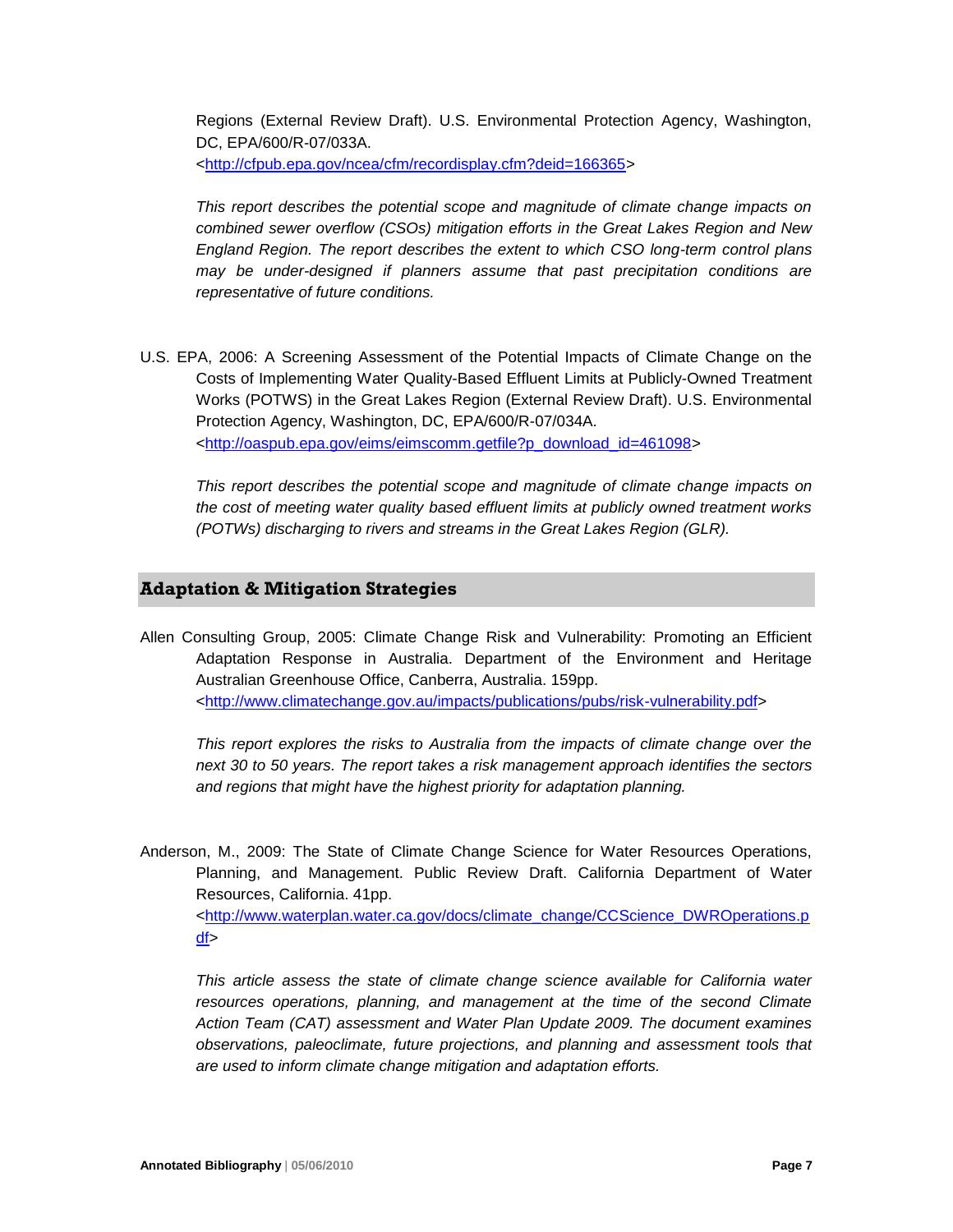Barsugli, J. and Anderson, C.; 2009: [Options for Improving Climate Modeling to Assist Water](http://client-ross.com/crwuwg/Adaptation%20and%20Mitigation%20Strategies/Options%20for%20Improving%20Climate%20Modeling%20to%20Assist%20Water%20Utility%20Planning%20for%20Climate%20Change/actions_whitepaper_120909.pdf)  [Utility Planning for Climate Change,](http://client-ross.com/crwuwg/Adaptation%20and%20Mitigation%20Strategies/Options%20for%20Improving%20Climate%20Modeling%20to%20Assist%20Water%20Utility%20Planning%20for%20Climate%20Change/actions_whitepaper_120909.pdf) prepared for the Water Utilities Climate Alliance.149 pp. [<http://www.wucaonline.org/assets/pdf/actions\\_whitepaper\\_120909.pdf>](http://www.wucaonline.org/assets/pdf/actions_whitepaper_120909.pdf)

*This report concerns how investments in the science of climate change, and in particular climate modeling, can best be directed to help improve the quality of science so that it may be more useful to water utilities and other possible users in adapting to climate change. The main focus of this report is the identification of investments in the science of climate change that, in the opinion of the authors, can best improve the science to support adaptation.* 

Bolger, R., D. Monsma, R. Nelson, 2009: [Sustainable Water Systems: Step One -](http://client-ross.com/crwuwg/Adaptation%20and%20Mitigation%20Strategies/Sustainable%20Water%20Systems%20-%20Step%20One%20-%20Redefining%20the%20Nations%20Infrastructure%20Challenge.pdf/water_infra_final.pdf) Redefining the [Nation's Infrastructure Challenge.](http://client-ross.com/crwuwg/Adaptation%20and%20Mitigation%20Strategies/Sustainable%20Water%20Systems%20-%20Step%20One%20-%20Redefining%20the%20Nations%20Infrastructure%20Challenge.pdf/water_infra_final.pdf) A report of the Aspen Institute's Dialogue on Sustainable Water Infrastructure. 42 pp.

[<http://www.aspeninstitute.org/sites/default/files/content/docs/pubs/water\\_infra\\_final.pdf>](http://www.aspeninstitute.org/sites/default/files/content/docs/pubs/water_infra_final.pdf)

*This study examines the challenges that America's drinking water and wastewater systems are now facing in maintaining and replacing their pipes, treatment plants, and other critical infrastructure. The report offers 10 policy recommendations, three key principles of sustainable water infrastructure, and 20 guiding elements of water management. It attempts to create a "sustainable path forward for the nation," according to its authors.* 

Brekke, L.D., et al., 2009: Climate Change and Water Resources Management – A Federal Perspective. U.S. Geological Survey Circular 1331, Reston, Virginia. 65 pp. [<http://pubs.usgs.gov/circ/1331/Circ1331.pdf>](http://pubs.usgs.gov/circ/1331/Circ1331.pdf)

*This interagency report explores strategies to improve water management by tracking, anticipating, and responding to climate change. This report describes the existing and still needed underpinning science crucial to addressing the many impacts of climate change on water resources management.*

California Resources Agency, 2009: [California Water Plan Update 2009.](http://www.waterplan.water.ca.gov/cwpu2009/index.cfm) Department of Water Resources, Sacramento, CA. [<http://www.waterplan.water.ca.gov/cwpu2009/index.cfm>](http://www.waterplan.water.ca.gov/cwpu2009/index.cfm)

*The Water Plan is a strategic document that describes the role of State government and California's regions in managing the state's water resources. The plan provides a Framework for Action which identifies a number of support activities, including those for adapting to global climate change.* 

California Resources Agency, 2006: Progress of Incorporating Climate Change into Management of California's Water Resources, Technical Memorandum Report. State of California, Department of Water Resources, Sacramento California, July 2006. 339pp. [<http://www.water.ca.gov/climatechange/docs/DWRClimateChangeJuly06.pdf#pagemod](http://www.water.ca.gov/climatechange/docs/DWRClimateChangeJuly06.pdf%23pagemode=bookmarks&page=1) [e=bookmarks&page=1>](http://www.water.ca.gov/climatechange/docs/DWRClimateChangeJuly06.pdf%23pagemode=bookmarks&page=1)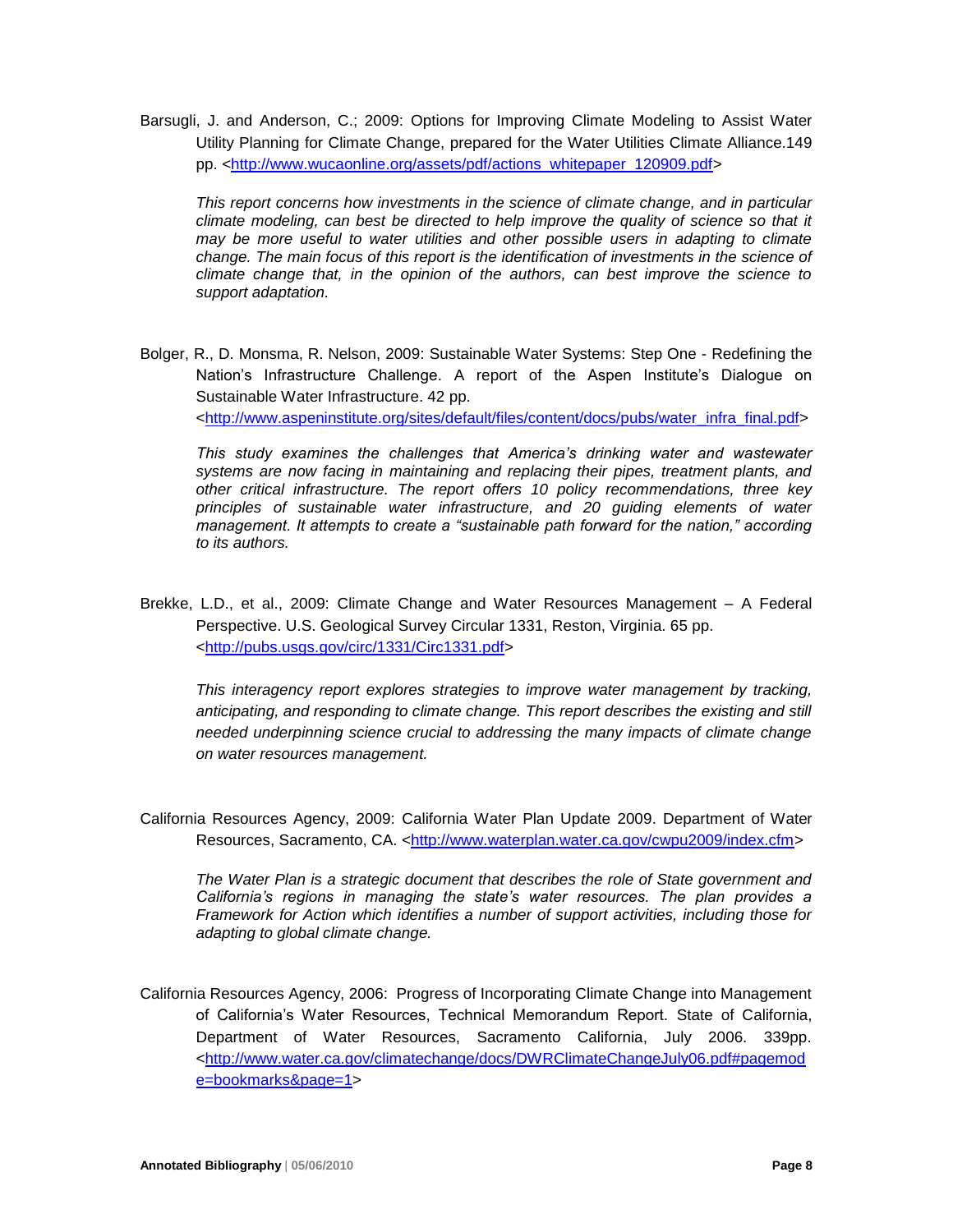*This report presents progress and future directions on incorporating climate change science into management of California's water resources. It focuses on assessment methodologies and preliminary study results.*

California Resources Agency, 2008: Managing an Uncertain Future: Climate Change Adaptation Strategies for California's Water. California Department of Water Resources*,*  Sacramento, California. 34pp.

[<http://www.water.ca.gov/climatechange/docs/ClimateChangeWhitePaper.pdf>](http://www.water.ca.gov/climatechange/docs/ClimateChangeWhitePaper.pdf)

*This report focuses discussion on the need for California's water managers to adapt to impacts of climate change and proposes 10 adaptation strategies in four categories.*

California Resources Agency, 2009: California Climate Adaptation Strategy Discussion Draft. Public Review Draft. California Department of Water Resources, Sacramento, California. 161pp.

[<http://www.energy.ca.gov/2009publications/CNRA-1000-2009-027/CNRA-1000-2009-](http://www.energy.ca.gov/2009publications/CNRA-1000-2009-027/CNRA-1000-2009-027-D.PDF) [027-D.PDF>](http://www.energy.ca.gov/2009publications/CNRA-1000-2009-027/CNRA-1000-2009-027-D.PDF)

*This draft report summarizes the best known science on climate change impacts in seven specific sectors, including the Water Management sector, and provides recommendations on how to manage against those threats.* 

California Resources Agency, 2005: California Water Plan Update 2005. Department of Water Resources, Sacramento, California, December 2005. [<http://www.waterplan.water.ca.gov/previous/cwpu2005/index.cfm>](http://www.waterplan.water.ca.gov/previous/cwpu2005/index.cfm)

*The Water Plan is a strategic document that describes the role of State government and California's regions in managing the state's water resources. The plan provides a Framework for Action which identifies a number of support activities, including those for adapting to global climate change.* 

City of New York, 2009: [The New York City Department of Environmental Protection](http://client-ross.com/crwuwg/Adaptation%20and%20Mitigation%20Strategies/The%20New%20York%20City%20Department%20of%20Environmental%20Protection%20Climate%20Change%20Program%20Assessment%20and%20Action%20Plan.pdf/climate_complete.pdf) Climate [Change Program, Assessment and Action Plan.](http://client-ross.com/crwuwg/Adaptation%20and%20Mitigation%20Strategies/The%20New%20York%20City%20Department%20of%20Environmental%20Protection%20Climate%20Change%20Program%20Assessment%20and%20Action%20Plan.pdf/climate_complete.pdf) 102 pp. [<http://www.nyc.gov/html/dep/pdf/climate/climate\\_complete.pdf>](http://www.nyc.gov/html/dep/pdf/climate/climate_complete.pdf)

*This report presents the initial steps that the New York City Department of Environmental Protection (DEP) has taken over the past four years to address climate change. The report includes the findings and recommendations to date of DEP's Climate Change Program and Task Force and the immediate actions that DEP is committed to undertaking to further address this critical issue.*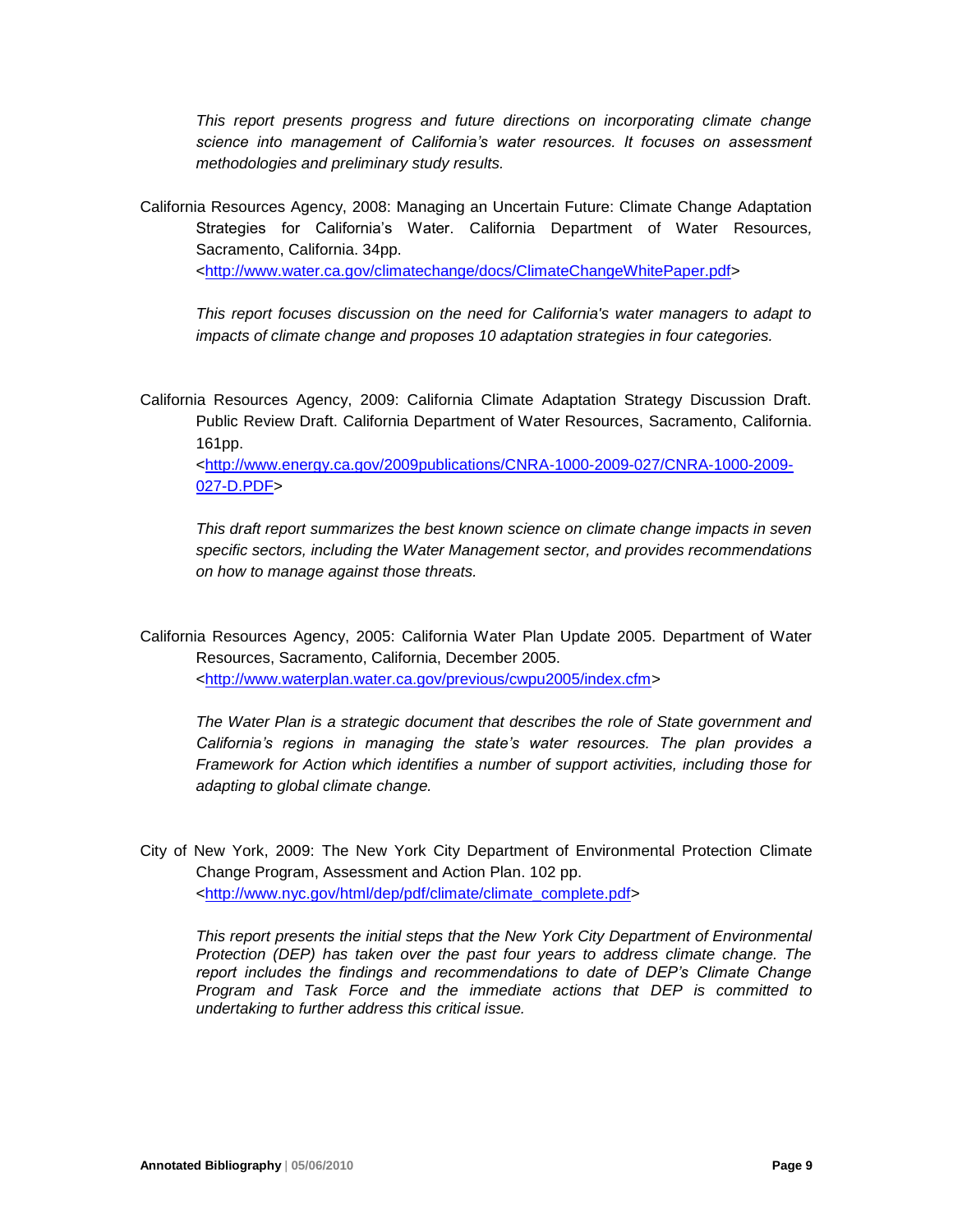Climate Impacts Group, 2009: The Washington Climate Change Impacts Assessment. Center for Science in the Earth System, Joint Institute for the Study of the Atmosphere and Oceans, University of Washington, Seattle, Washington. 414pp. [<http://www.cses.washington.edu/db/pdf/wacciareport681.pdf>](http://www.cses.washington.edu/db/pdf/wacciareport681.pdf)

*The Assessment addresses the impacts of global climate change over the next 50 years or more on eight sectors: Hydrology and Water Resources, Energy, Agriculture, Salmon, Forests, Coasts, Urban Stormwater Infrastructure, and Human Health. In addition, this Assessment addresses the need for adaptive planning and adaptation options within each sector.*

Cromwell, JE, et al., 2007: No Doubt About Climate Change and Its Implications for Water Suppliers. Journal AWWA, Vol. 99, Issue 9, September 2007, Page Range 112-117. 6pp. [<http://apps.awwa.org/WaterLibrary/showabstract.aspx?an=JAW\\_0065067>](http://apps.awwa.org/WaterLibrary/showabstract.aspx?an=JAW_0065067)

*This article reviews adaptable measures that water suppliers can incorporate into their ongoing planning efforts to address potential impacts cause by Climate Change.*

Easterling, William E. III; et al., 2004: Coping with Global Climate Change: The Role of Adaptation in the United States. Pew Center on Global Climate Change, Arlington, VA. 52pp. [<http://www.pewclimate.org/global-warming-in-depth/all\\_reports/adaptation>](http://www.pewclimate.org/global-warming-in-depth/all_reports/adaptation)

*This report discusses the importance of adapting to climate change, the options available for adaptation, and the challenges of implementing them in the United States. The report highlights the importance of anticipating the impacts of climate change and making climate-conscious decisions while designing and investing in long-lived infrastructures, such as water management, transportation and health care systems.*

Fleming, Paul, 2009: [Presentation: Water and Climate: Observations from Seattle, Water and](http://client-ross.com/crwuwg/Adaptation%20and%20Mitigation%20Strategies/Water%20and%20Climate%20-%20Observations%20from%20Seattle/09S1_JKersnar_0922.pdf)  [Climate Change Workshop, Amsterdam, Netherlands.](http://client-ross.com/crwuwg/Adaptation%20and%20Mitigation%20Strategies/Water%20and%20Climate%20-%20Observations%20from%20Seattle/09S1_JKersnar_0922.pdf) 39 pp. [<http://www.agci.org/dB/PPTs/09S1\\_JKersnar\\_0922.pdf>](http://www.agci.org/dB/PPTs/09S1_JKersnar_0922.pdf)

*This presentation provides the following: 1) background on Seattle Washington's regional water system; 2) examination of what constitutes climate vulnerability; highlights projected impacts of Climate Change on the water supply in the Seattle area; and describes approaches to enhance adaptation and coping capacities.* 

Franco, G., 2005: Climate Change Impacts and Adaptation in California. California Energy Commission, Sacramento, California, USA. 41pp. [<http://www.energy.ca.gov/2005publications/CEC-500-2005-103/CEC-500-2005-](http://www.energy.ca.gov/2005publications/CEC-500-2005-103/CEC-500-2005-103.PDF) [103.PDF>](http://www.energy.ca.gov/2005publications/CEC-500-2005-103/CEC-500-2005-103.PDF)

*This paper presents a short review of the existing literature on climate change impacts and adaptation options for California. Specifically, the paper summarizes potential*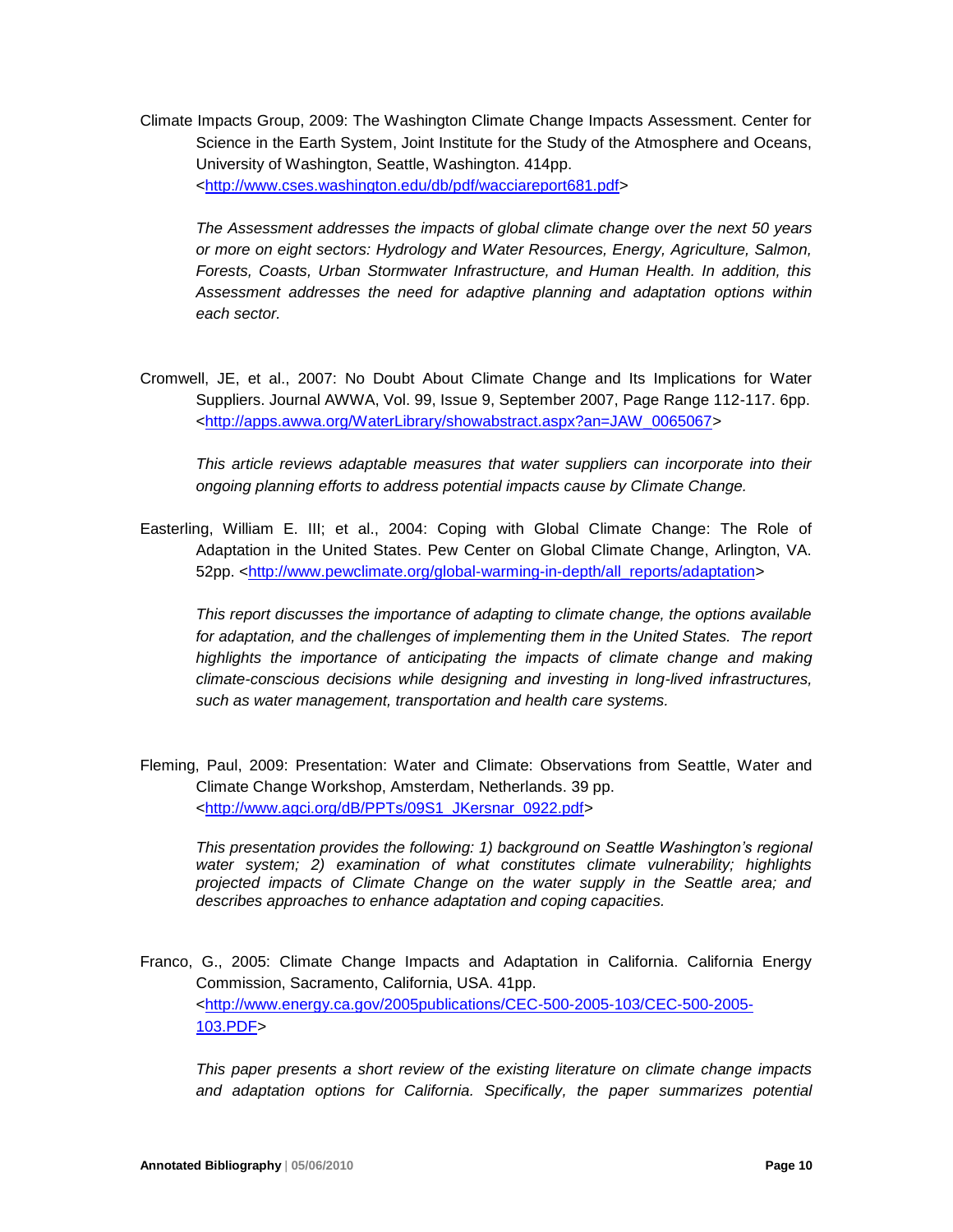*impacts to key sectors such as the Water sector and identifies adaptation and mitigation options.*

Henderson, J.; et al., 2009: [Climate Change and Water: International Perspectives on Mitigation](http://apps.awwa.org/ebusmain/OnlineStore/ProductDetail/tabid/55/Default.aspx?ProductID=6683)  [and Adaptation.](http://apps.awwa.org/ebusmain/OnlineStore/ProductDetail/tabid/55/Default.aspx?ProductID=6683) Published By American Water Works Association and International Water Association. 309pp.

[<http://apps.awwa.org/EbusMain/Default.aspx?TabId=55&ProductID=6683>](http://apps.awwa.org/EbusMain/Default.aspx?TabId=55&ProductID=6683)

*This book provides a collection of international scientific papers which address the effects of climate change on urban water and wastewater utilities. Additionally, this book offers scientific findings (as of 2009) on climate change and its increasingly important impacts on fresh water resources and water quality. Case studies within this book provide actual*  examples of how climate change and global warming are beginning to impact water *resources and water utilities.* 

Hewes, W. and Pitts, K., 2009: [Natural Security: How Sustainable Water Strategies Prepare](http://client-ross.com/crwuwg/Adaptation%20and%20Mitigation%20Strategies/Natural%20Security%20-%20How%20Sustainable%20Water%20Strategies%20Prepare%20Communities%20for%20a%20Changing%20Climate/natural-security-report.pdf)  [Communities for a Changing Climate.](http://client-ross.com/crwuwg/Adaptation%20and%20Mitigation%20Strategies/Natural%20Security%20-%20How%20Sustainable%20Water%20Strategies%20Prepare%20Communities%20for%20a%20Changing%20Climate/natural-security-report.pdf) American Rivers. 112pp. [<http://www.americanrivers.org/assets/pdfs/reports-and-publications/natural-security](http://www.americanrivers.org/assets/pdfs/reports-and-publications/natural-security-report.pdf)[report.pdf>](http://www.americanrivers.org/assets/pdfs/reports-and-publications/natural-security-report.pdf)

*This report provides eight case studies of communities that have embraced green infrastructure as a means to become more resilient to the impacts of climate change. Each community has taken steps to prepare themselves in four areas: public health, extreme weather, water supply, and quality of life. Each case study demonstrates how water management strategies build resilience to the projected impacts of climate change in that area and how the communities that have adopted them will continue to thrive in an uncertain future.* 

IPCC, 2007: Summary for Policymakers. In: Climate Change 2007: Mitigation. Contribution of Working Group III to the Fourth Assessment Report of the Intergovernmental Panel on Climate Change [B. Metz, O.R. Davidson, P.R. Bosch, R. Dave, L.A. Meyer (eds)], Cambridge University Press, Cambridge, United Kingdom and New York, NY, USA. < [http://www.ipcc.ch/ipccreports/ar4-wg3.htm>](http://www.ipcc.ch/ipccreports/ar4-wg3.htm)

*This report discusses adaptation, mitigation, the risk associated with rapid and/or abrupt changes in climate, trends in irrigation, as well as the greenhouse gas emissions of wastewater. Relevant chapters include: Chapter 8: Agriculture; Chapter 10: Waste management; Chapter 11: Mitigation from a cross-sectoral perspective; and Chapter 12: Sustainable Development and mitigation.*

IPCC, 2007: Climate Change 2007 Synthesis Report Summary for Policymakers. Intergovernmental Panel on Climate Change, Geneva, Switzerland. pp. 52. [<http://www.ipcc.ch/pdf/assessment-report/ar4/syr/ar4\\_syr.pdf>](http://www.ipcc.ch/pdf/assessment-report/ar4/syr/ar4_syr.pdf)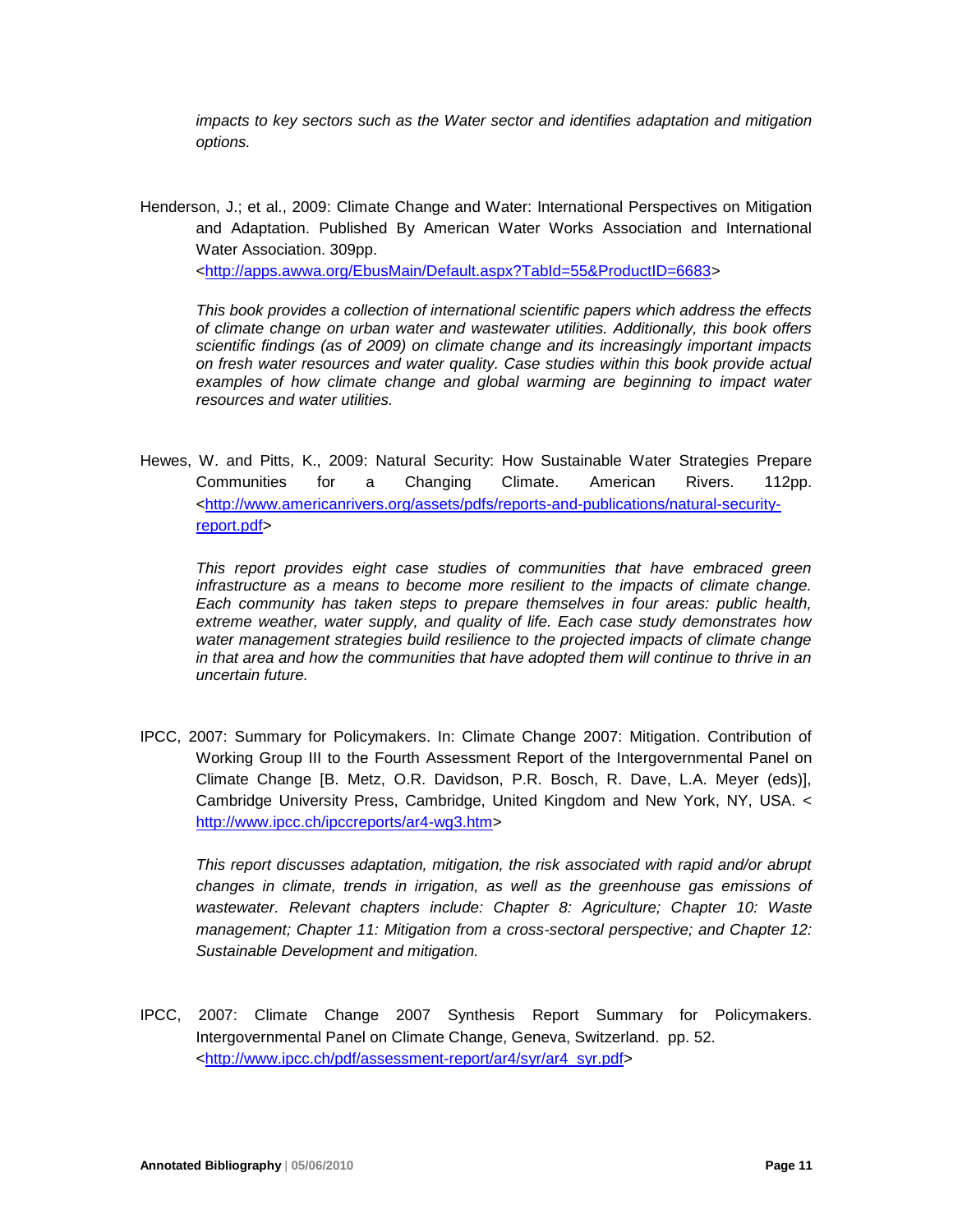*This report is based on the assessment carried out by the three working groups of the IPCC, and provides an integrated view of climate change as the final part of the IPCC's Fourth Assessment Report. The report addresses six topics: observed changes in climate and their effects on natural and human systems; causes of the observed changes; projections of future climate change and related impacts under different scenarios; adaptation and mitigation options over the next few decades and their interactions with sustainable development; the relationship between adaptation and mitigation on a more conceptual basis and over the long-term; and the major robust findings and remaining key uncertainties in the assessment.*

Jeffcoat, Stuart; et al., 2009: Total Water Management Strategies for Utility Master Planning. Journal AWWA, Vol. 101 Issue 2, February 2009, Page Range 56-64. 9pp. [http://apps.awwa.org/WaterLibrary/showabstract.aspx?an=JAW\\_0069595](http://apps.awwa.org/WaterLibrary/showabstract.aspx?an=JAW_0069595)

*This article highlights the increasing demands on water resources and the associated stresses of continued population growth, land-use changes, and climate uncertainty and the need for water managers to use more innovative approaches to long-term water management planning. The author discusses the total water management (TWM) approach, which integrates management of the watershed, water supply sources, landuse practices, and related resources to provide sustainable supplies while considering equitable economic and social considerations and promoting a healthy ecosystem.* 

Kabat P., et al. (Editors), 2002: Coping with Impacts of Climate Variability and Climate Change in Water Management: A Scoping Paper. DWC-Report no. DWCSSO-01(2002), International Secretariat of the Dialogue on Water and Climate, Wageningen, Netherlands. 114pp.

[<http://www.cru.uea.ac.uk/~timm/papers/dwc.pdf>](http://www.cru.uea.ac.uk/~timm/papers/dwc.pdf)

*This report offers an overview of outcomes and coping recommendations from the workshop of the International Dialogue on Water and Climate held in Delft in the Netherlands in November 2001.*

Lowe, Ashley; et al., 2009: Ask the Climate Question: Adapting to Climate Change Impacts in Urban Regions. Center for Clean Air Policy, New York, N.Y. 44pp. [<http://www.amwa.net/galleries/climate-change/CCAP\\_Urban\\_Climate\\_Adaptation.pdf>](http://www.amwa.net/galleries/climate-change/CCAP_Urban_Climate_Adaptation.pdf)

*This report highlights the innovative measures local governments are beginning to implement to adapt to the impacts of climate change. The report offers best practices for how cities and counties throughout the country should be thinking about the actions and strategies that can reduce their communities' vulnerability to the dangers of a changing climate.*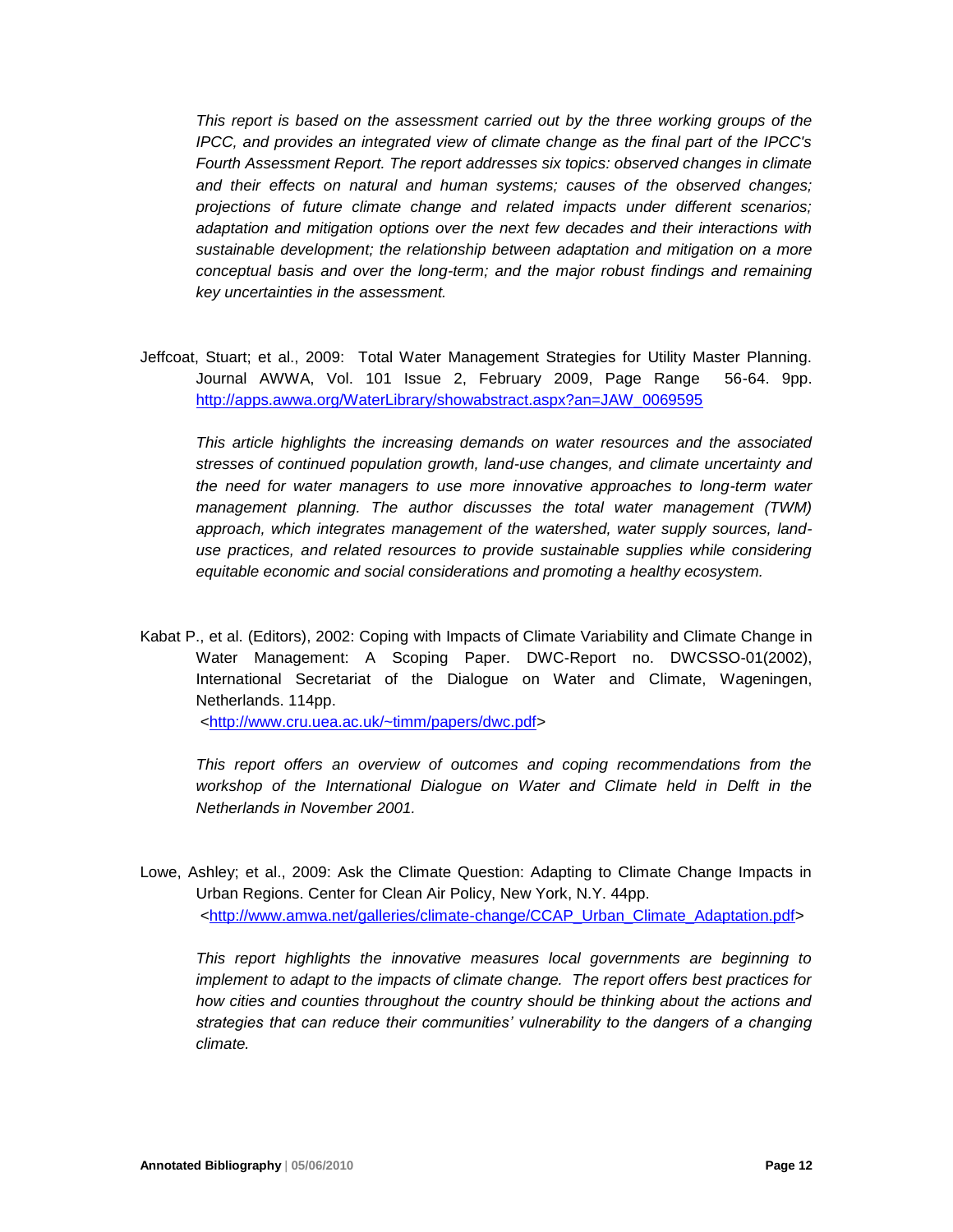Matthews, John; et al., 2009: Eco Logic...From the Nature Conservancy -- Managing Water in a Shifting Climate. Journal AWWA, Vol. 101 Issue 8, August 2009, Page Range 28-29, 99. 3pp. [<http://apps.awwa.org/WaterLibrary/showabstract.aspx?an=JAW\\_0070530>](http://apps.awwa.org/WaterLibrary/showabstract.aspx?an=JAW_0070530)

*This article discusses the challenges of managing water resources in the context of climate change and outlines five elements that should be considered when adapting water management programs to climate change.*

Mathews, K., 2008: Adaptations to Climate Change - The Victoria We Imagine In 50 Years Time. Australian Government National Water Commission, Canberra, Australia. 6pp. [<http://www.nwc.gov.au/resources/documents/Adaptations-Climate-Change-PRES-](http://www.nwc.gov.au/resources/documents/Adaptations-Climate-Change-PRES-080508.pdf)[080508.pdf>](http://www.nwc.gov.au/resources/documents/Adaptations-Climate-Change-PRES-080508.pdf)

*This paper outlines 70 snapshots of where Australia might be in 50 years covering the topics of: 1) Urban water security; 2) Urban water use; 3) Water metering and charging; 4) Water ; 5) Charging and pricing; 6) Environmental water management; 7) Irrigation water; 8) Management; 9) Changes to cropping; and 10) Changes to distribution.*

Miles, Janet; et al., 2001: Planning for the Effects of Climate Change. Journal AWWA, Vol. 93 Issue 10, October 2001, Page Range 38-40. 3 pp. [<http://apps.awwa.org/WaterLibrary/showabstract.aspx?an=JAW\\_0054850>](http://apps.awwa.org/WaterLibrary/showabstract.aspx?an=JAW_0054850)

*This article is part of a continuing series that draws on the findings from the recently completed AWWA Research Foundation (AWWARF) project, "A Strategic Assessment of the Future of Water Utilities". This study examines and provides examples of how climate change could affect a water utility's strategic planning over the next 20 to 25 years.*

Miller, Kathleen; et. Al., 2006: Climate Change and Water Resources: A Primer for Municipal Water Providers. AWWA Research Foundation, Denver, CO, USA. 83 pp. [<http://books.google.com/books?id=BhhFyiLSEuMC&lpg=PP1&dq=%22Climate%20Cha](http://books.google.com/books?id=BhhFyiLSEuMC&lpg=PP1&dq=%22Climate%20Change%20and%20Water%20Resources%3A%20A%20Primer%20for%20Municipal%20Water%20Providers%22&pg=PP7%23v=onepage&q=&f=false) [nge%20and%20Water%20Resources%3A%20A%20Primer%20for%20Municipal%20Wa](http://books.google.com/books?id=BhhFyiLSEuMC&lpg=PP1&dq=%22Climate%20Change%20and%20Water%20Resources%3A%20A%20Primer%20for%20Municipal%20Water%20Providers%22&pg=PP7%23v=onepage&q=&f=false) [ter%20Providers%22&pg=PP7#v=onepage&q=&f=false>](http://books.google.com/books?id=BhhFyiLSEuMC&lpg=PP1&dq=%22Climate%20Change%20and%20Water%20Resources%3A%20A%20Primer%20for%20Municipal%20Water%20Providers%22&pg=PP7%23v=onepage&q=&f=false)

*This study summarizes the best available scientific evidence on climate change. The goals of this primer are to: 1) Introduce water quality managers to the science of climate change; 2) Suggest the types of impacts it can have on water resources; and 3) Provide guidance on planning and adaptation strategies.*

Retamal, M.L.; et al., 2009: The Water-Energy-Climate Nexus - Systems Thinking and Virtuous Circles In Climate Change and Water: International Perspectives On Mitigation and Adaptation. Institute for Sustainable Futures University of Technology, Sydney, Australia. 11pp. [<http://www.isf.uts.edu.au/publications/retamal2009climatechange.pdf>](http://www.isf.uts.edu.au/publications/retamal2009climatechange.pdf)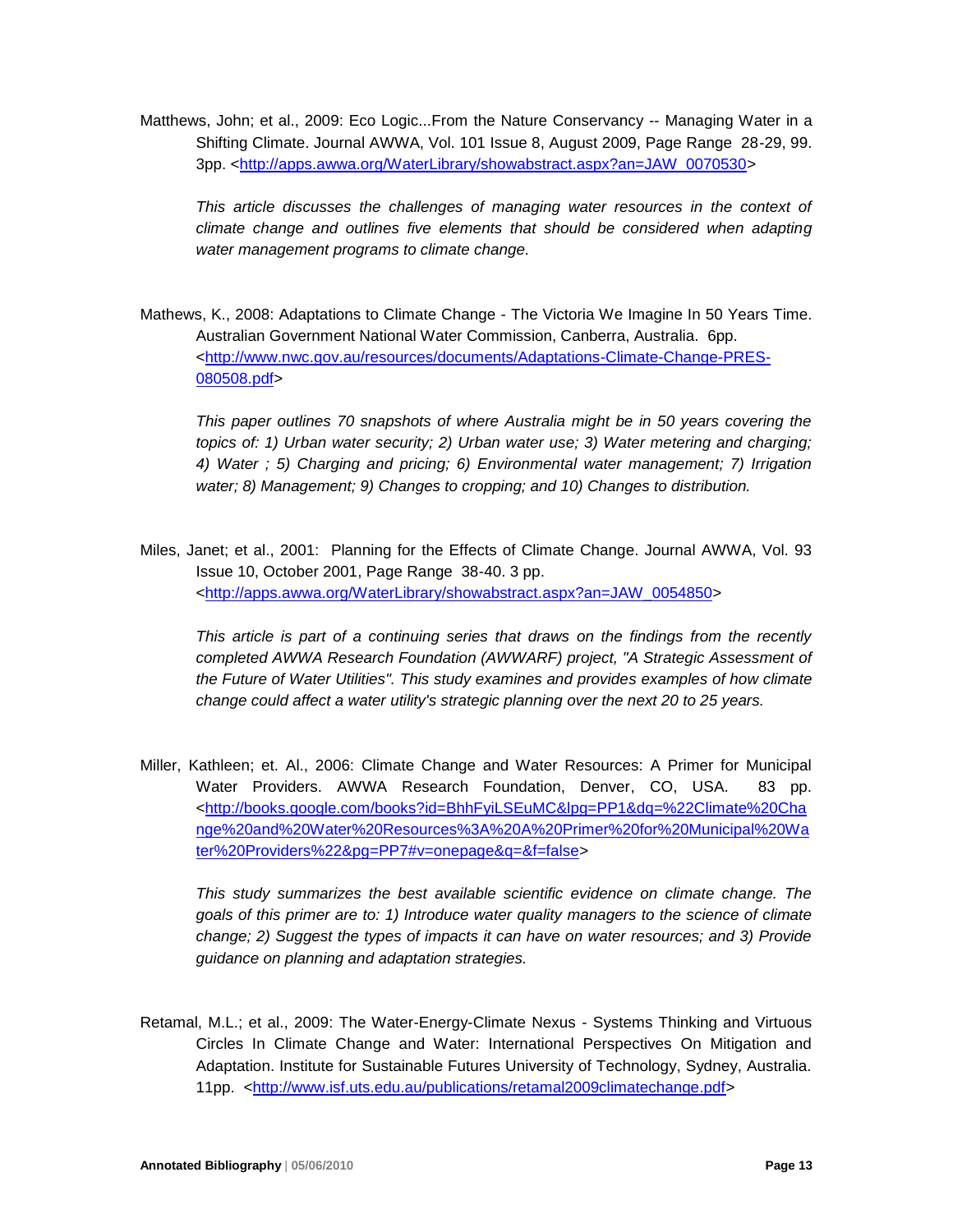*This paper discusses water-energy-climate change issues and the potential consequences and impacts if this fragmented approach continues. It further identifies how systems thinking and applied systems thinking frameworks, such as integrated resource planning, can be used to develop a new range of potential solutions.*

Pacific Institute; et al., 2009: [Sustaining California Agriculture in an Uncertain Future.](http://client-ross.com/crwuwg/Adaptation%20and%20Mitigation%20Strategies/Sustaining%20California%20Ag%20in%20an%20Uncertain%20Future/final.pdf) A report by the Pacific Institute. 81 pp.[<http://www.pacinst.org/reports/california\\_agriculture/final.pdf>](http://www.pacinst.org/reports/california_agriculture/final.pdf)

*This report makes the case that California agriculture can flourish despite diminishing water supply and future uncertainty from climate change and advocates for making great strides in increasing the water efficiency of the agricultural sector.* 

Rosenberg, E.A., et al., 2009: Precipitation Extremes and the Impacts of Climate Change on Stormwater Infrastructure in Washington State. Chapter 9 in the Washington Climate Change Impacts Assessment: Evaluating Washington's Future in a Changing Climate, Climate Impacts Group. University of Washington, Seattle, Washington. [<http://cses.washington.edu/db/pdf/wacciach9storminfra652.pdf>](http://cses.washington.edu/db/pdf/wacciach9storminfra652.pdf)

*This paper focuses on potential climate change impacts to stormwater management*  facilities in urban areas. The paper discusses the consequences of inadequate *stormwater facilities and available adaptation strategies.*

SMEC Australia, 2007: Climate Change Adaptation Actions for Local Government. Department of the Environment and Heritage Australian Greenhouse Office, Canberra, Australia. 71pp. [<http://www.climatechange.gov.au/impacts/publications/pubs/local](http://www.climatechange.gov.au/impacts/publications/pubs/local‐government.pdf)‐government.pdf>

*This report identifies climate change adaptation actions that are applicable to Australia's climatic conditions and climate impact risks as currently predicted (using CSIRO 2001 scenarios) and that can be implemented by Australian local governments.*

Smith, J.B., 2008: Climate Change is Real: How Can Utilities Cope with Potential Risks? OPF, Vol. 34 Iss. 2, February 2008, Page Range 12-17, 6pp. [<http://apps.awwa.org/WaterLibrary/showabstract.aspx?an=OPF\\_0066009>](http://apps.awwa.org/WaterLibrary/showabstract.aspx?an=OPF_0066009)

*This article discusses the acceleration of climate change and how it will affect water resources and water utilities, and offers strategies for preparing for future change.*

Smith, J.B., et al., 2006: Climate change and its implications for the Rocky Mountain region. Journal of AWWA, Vol. 98, Issue 6, June 2006, pg. 80-92. 13pp. [<http://apps.awwa.org/WaterLibrary/showabstract.aspx?an=JAW\\_0063306>](http://apps.awwa.org/WaterLibrary/showabstract.aspx?an=JAW_0063306)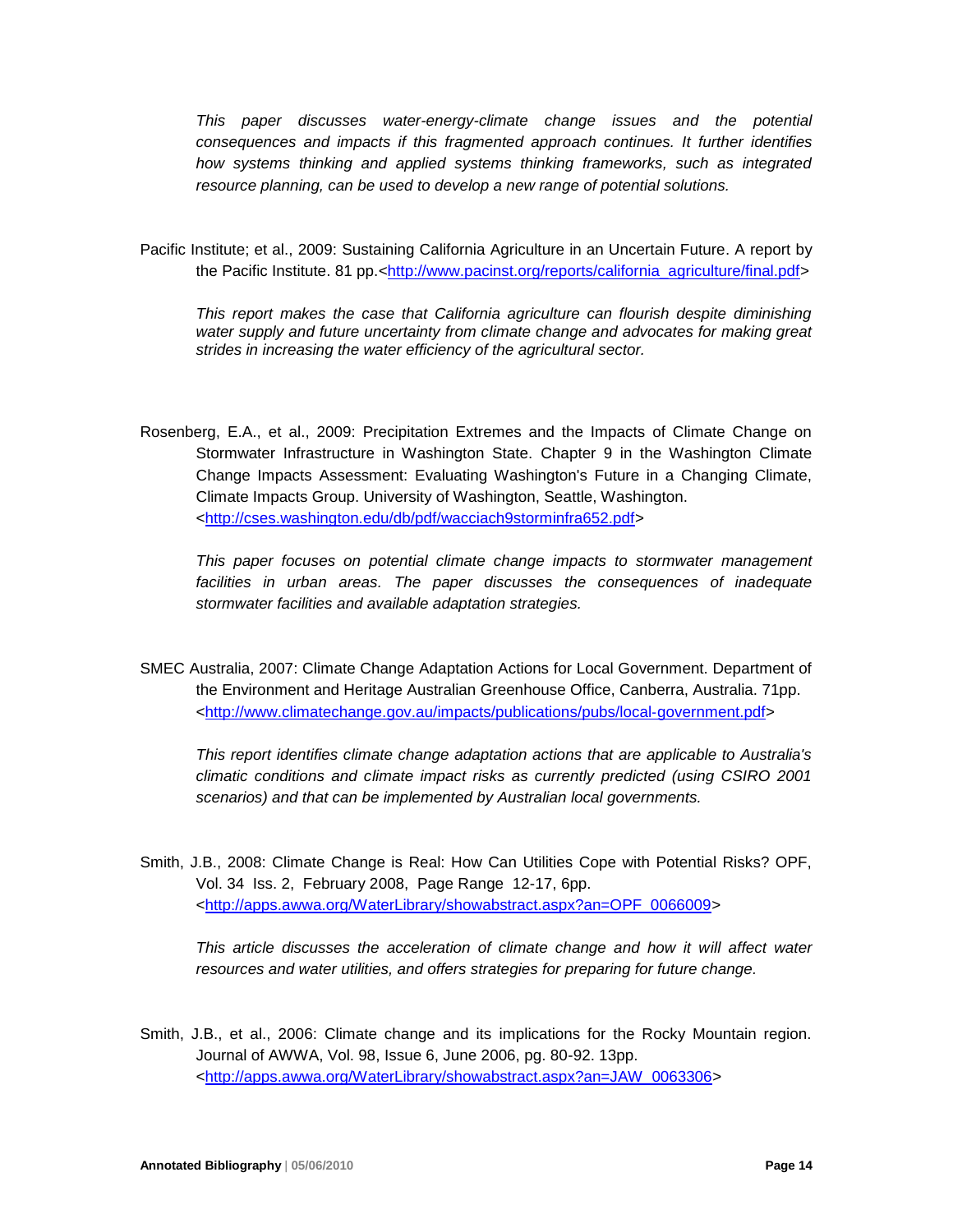*The analysis within this article is intended to assist water managers in their long-term planning efforts and help ensure that those efforts consider not only population and economic factors but also the implications of climate change.*

Thom, Bruce, et al., 2009: National Climate Change Adaptation Research Plan: Settlements and Infrastructure. Public Review Draft. National Climate Change Adaptation Facility, QLD, Australia. 54pp.

[<http://www.nccarf.edu.au/userfiles/Settlements%20NARP\\_consultation\\_draft\\_FINAL\\_23](http://www.nccarf.edu.au/userfiles/Settlements%20NARP_consultation_draft_FINAL_23-9-09%281%29.pdf) [-9-09%281%29.pdf>](http://www.nccarf.edu.au/userfiles/Settlements%20NARP_consultation_draft_FINAL_23-9-09%281%29.pdf)

*This research plan identifies critical gaps in the information needed to address the full*  range of issues arising from potential impacts of climate change on settlements and *infrastructure. Additionally, this research plan will set the priority research agenda for the next 5-7 years to inform a better understanding of climate change risks and impacts on the built environment and how these risks can be managed and impacts reduced through planned adaptation interventions.*

U.S. EPA, 2008: Implementing the National Water Program Strategy: Response to Climate Change Progress Report for 2008. Environmental Protection Agency, Office of Water, Washington, D.C.. [<http://www.epa.gov/water/climatechange/docs/2008\\_Implementation\\_Progress\\_Report.](http://www.epa.gov/water/climatechange/docs/2008_Implementation_Progress_Report.pdf) [pdf>](http://www.epa.gov/water/climatechange/docs/2008_Implementation_Progress_Report.pdf)

*This report provides an update on the implementation of the National Water Program Strategy. It includes: 1) a description of activities by National Program Offices to implement the 44 key actions in the Strategy, 2) a review of implementation of water related climate change activities in EPA Regions, 3) a summary of EPA climate and water related activities not specifically addressed in the Strategy.*

U.S. EPA; 2008: National Water Program Strategy: Response to Climate Change. U.S. Environmental Protection Agency, Washington, DC, EPA 800-R-08-001. 114pp. [<http://www.epa.gov/water/climatechange/docs/TO5\\_DRAFT\\_CCR\\_Revised\\_10-16.pdf>](http://www.epa.gov/water/climatechange/docs/TO5_DRAFT_CCR_Revised_10-16.pdf)

*This report provides an overview of the major impacts of a changing climate on water resources and water programs in the US, describes overall goals for the water program response to climate change, and identifies 44 specific actions for EPA to take to accomplish these goals during 2008 and 2009.*

U.S. EPA, 2009: Synthesis of Adaptation Options for Coastal Areas. Environmental Protection Agency, Climate Ready Estuaries Program. EPA 430-F-08-024, Washington, D.C.. [<http://www.epa.gov/cre/downloads/CRE\\_Synthesis\\_1.09.pdf>](http://www.epa.gov/cre/downloads/CRE_Synthesis_1.09.pdf)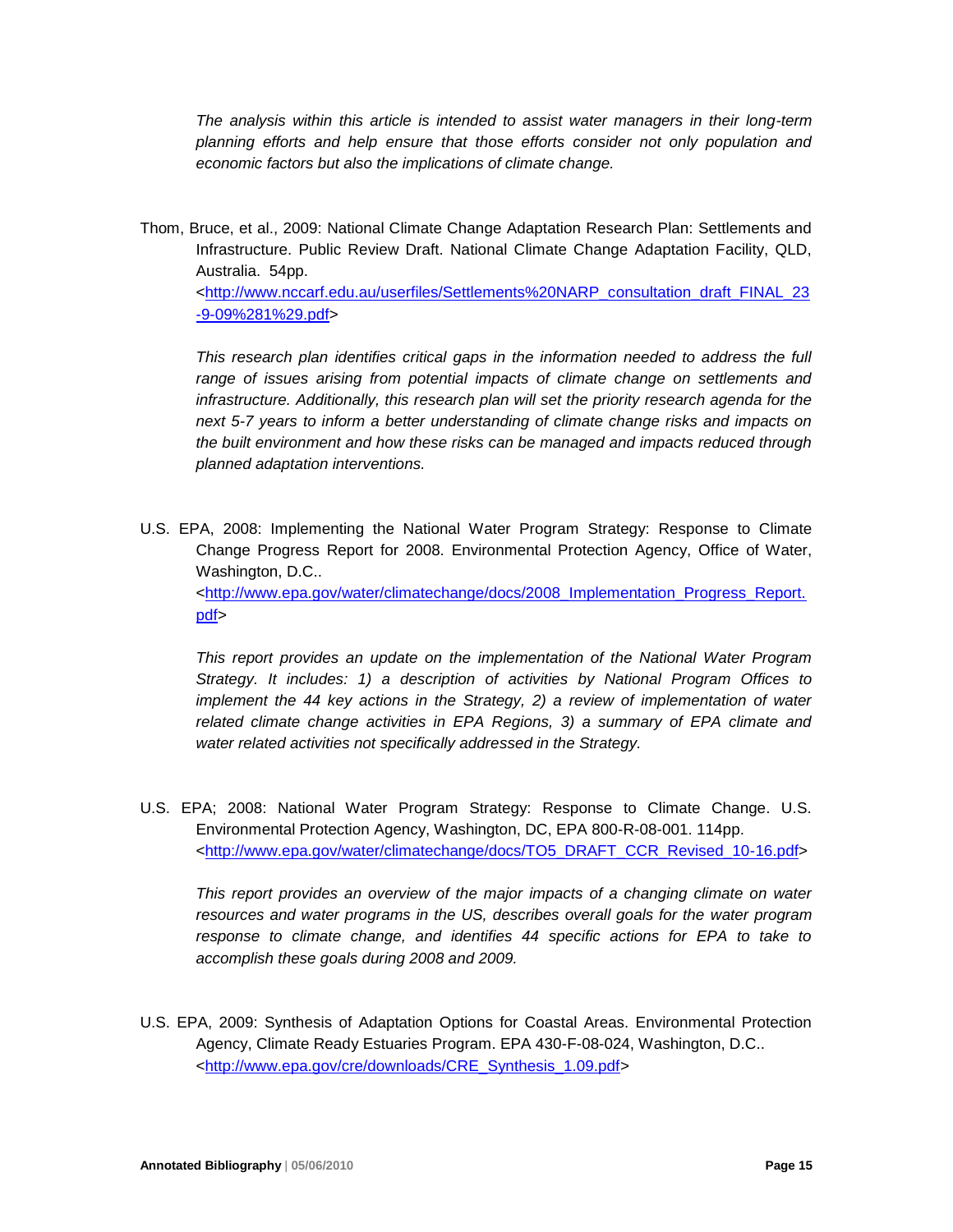*This guide provides a brief introduction to key physical impacts of climate change on estuaries and a review of on-the-ground adaptation options available to coastal managers to reduce their systems' vulnerability to climate change impacts. Key areas of focus include maintaining water quality and availability.*

U.S. EPA, 2007: [Water Sector Collaboration on Effective Utility Management Fact Sheet.](http://client-ross.com/crwuwg/Adaptation%20and%20Mitigation%20Strategies/Water%20Sector%20Collaboration%20on%20Effective%20Utility%20Management%20-%20Fact%20Sheet/fs_si_waterutility_collaborationeffectivemanagement.pdf) 4pp

*Identifies ten attributes of effective utilities and keys to management success in combating problems facing utilities nationwide.*  [<http://www.peercenter.net/ewebeditpro/items/O73F12973.pdf>](http://www.peercenter.net/ewebeditpro/items/O73F12973.pdf)

Vicuna, S., et al., 2007: The Sensitivity of California Water Resources to Climate Change Scenarios. Journal of the American Water Resources Association (AWRA). Vol. 43, No. 2. pp. 482-498.

[<http://www3.interscience.wiley.com/journal/118544643/abstract>](http://www3.interscience.wiley.com/journal/118544643/abstract)

*Using the latest available General Circulation Model (GCM) results, this article presents an assessment of climate change impacts on California hydrology and water resources. The results show that impacts, which translate into smaller stream flows, lower reservoir storage and decreased water supply deliveries and reliability, will be especially pronounced later in the 21st Century and south of the San Francisco bay Delta.*

Wallis. Michael J. et al., 2008: Climate Change: Charting a Water Course in an Uncertain Future. Journal AWWA, Vol. 100 Issue 6, June 2008, Page Range 70-79. 10pp. [<](http://www.ebmud.com/water_&_environment/environmental_protection/climate_change/awwa_article/Journal-06-08.pdf) [http://www.ebmud.com/water\\_&\\_environment/environmental\\_protection/climate\\_change/](http://www.ebmud.com/water_&_environment/environmental_protection/climate_change/awwa_article/Journal-06-08.pdf) [awwa\\_article/Journal-06-08.pdf>](http://www.ebmud.com/water_&_environment/environmental_protection/climate_change/awwa_article/Journal-06-08.pdf)

*This article presents the findings of a comprehensive case study, conducted by the East Bay Municipal Utility District in California on strategies to mitigate and adapt to climate changes. The information presented in this article is applicable to long-term water supply planning and can assist with decision-making.*

Waage, M., 2008: Presentation on Developing New Methods for Incorporating Climatic Uncertainties into Water Planning. Water Utility Climate Alliance. EPA Sustainable Water Infrastructure and Climate Change Workshop, Washington D.C.. 9pp. [<http://www.epa.gov/nrmrl/wswrd/wqm/wrap/pdf/workshop/P3\\_Waage.pdf>](http://www.epa.gov/nrmrl/wswrd/wqm/wrap/pdf/workshop/P3_Waage.pdf)

*Presentation highlights the need for new planning methods to address climatic uncertainty with regards to water utility operations. The presentation offers seven steps*  for adaptation, decision support committee, four planning methods, and outlines the *Water Utility Climate Alliances decision support committee activities.*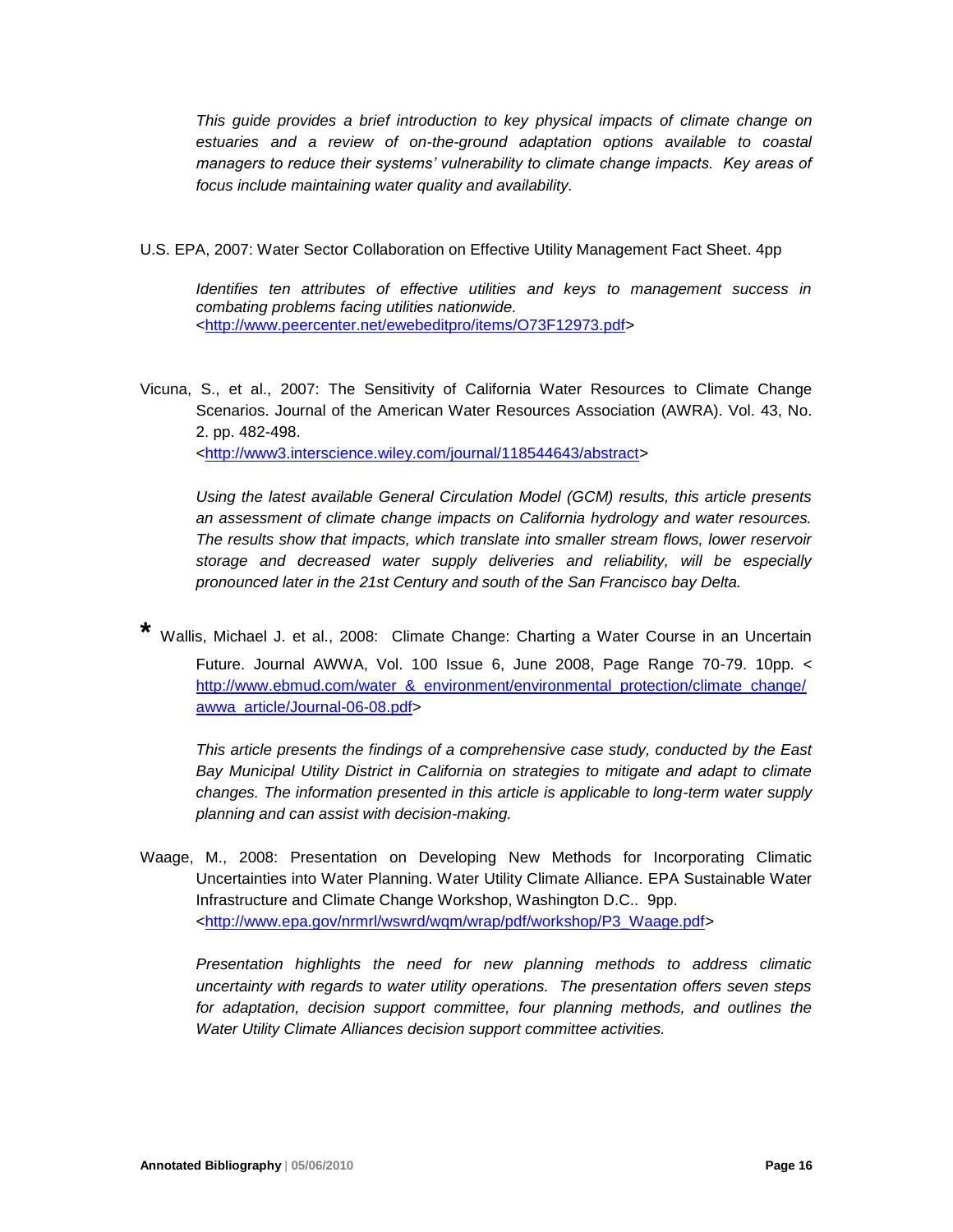YANG, Y. J., 2009: First National Expert and Stakeholder Workshop on Water Infrastructure Sustainability and Adaptation to Climate Change. In Proceedings, First National Expert and Stakeholder Workshop on Water Infrastructure Sustainability and Adaptation to Climate Change, Washington, DC, January 06 - 09, 2009. U.S. Environmental Protection Agency, Washington, DC, EPA/600/R-09/010.

[<http://www.epa.gov/nrmrl/wswrd/wqm/wrap/pdf/workshop/600r09010.pdf>](http://www.epa.gov/nrmrl/wswrd/wqm/wrap/pdf/workshop/600r09010.pdf)

*This document covers an EPA Workshop on water infrastructure sustainability and adaptation to climate change held on Jan. 6-7, 2009, in Arlington, VA. The workshop included several plenary sessions, as well as two concurrent tracks: Climate Change Impacts on Hydrology and Water Resource Management; and Adaptive Management and Engineering: Information and Tools. These proceedings include summaries of each of the presentations, as well as the discussion sessions. Where available, hyperlinks are provided to each of the presentations on the EPA Web site.*

#### **Planning, Modeling, and Training Tools**

Döpp, Sonja, et al., 2009: Climate Change In the Netherlands: Challenges for a Safe and Attractive Urban Environment. Fifth Urban Research Symposium 2009, Marseille, France. 16pp. [<http://www.urs2009.net/docs/papers/Dopp.pdf>](http://www.urs2009.net/docs/papers/Dopp.pdf)

*This paper discusses possible synergies with climate change mitigation in the Netherlands and summarizes possible urban adaptation measures and describes a systematic approach to their implementation. It concludes with elements for a research agenda.*

**\*** Freas, Kathy, et al., 2008: Incorporating Climate Change in Water Planning. Journal AWWA, Vol. 100 Issue 6, June 2008, Page Range 92-99. 8pp. [<http://www.ch2m](http://www.ch2m-idc.com/corporate/siww/assets/press/water/13_Total_Water_Management.pdf)[idc.com/corporate/siww/assets/press/water/13\\_Total\\_Water\\_Management.pdf>](http://www.ch2m-idc.com/corporate/siww/assets/press/water/13_Total_Water_Management.pdf)

*This article argues that two powerful tools, climate change risk assessment and total water management, can be used to determine the vulnerability of water management systems to climate change. This article provides tools, resources, examples, and new, holistic solutions that can be used to manage both the built and natural portions of the water cycle.*

McKinsey, 2009: Shaping Climate-Resilient Development. A Framework for Decision-Making. Report of the Economics of Adaptation Working Group. 164pp. [<http://www.mckinsey.com/App\\_Media/Images/Page\\_Images/Offices/SocialSector/PDF/](http://www.mckinsey.com/App_Media/Images/Page_Images/Offices/SocialSector/PDF/ECA_Shaping_Climate%20Resilent_Development.pdf) [ECA\\_Shaping\\_Climate%20Resilent\\_Development.pdf>](http://www.mckinsey.com/App_Media/Images/Page_Images/Offices/SocialSector/PDF/ECA_Shaping_Climate%20Resilent_Development.pdf)

*This report offers a comprehensive and replicable methodology to determine the risks that climate change imposes on economies. It provides a set of tools for decision makers*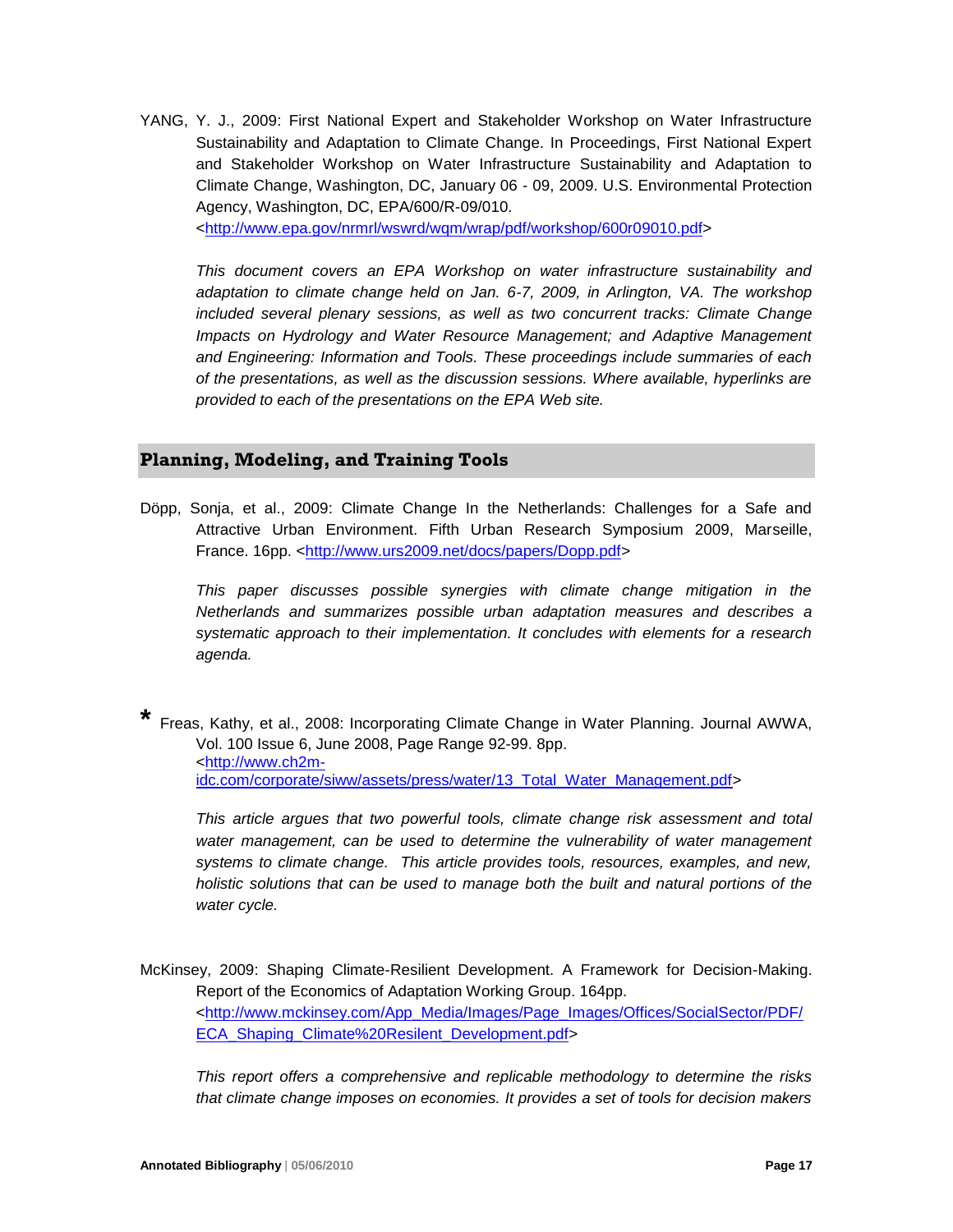*to adopt a tailored approach for estimating these costs based on local climate conditions, and for building more resilient economies.*

**\*** Nelson, B., et al., 2007: In Hot Water: Water Management Strategies to Weather the Effects of

Global Warming. Natural Resources Defense Council, Washington D.C. University of California, Santa Barbara, Water Policy Program, Santa Barbara, California. 90pp. [<http://www.nrdc.org/globalWarming/hotwater/hotwater.pdf>](http://www.nrdc.org/globalWarming/hotwater/hotwater.pdf)

*This report summarizes the broad potential water management impacts of climate change, the many existing climate-related activities of water managers around the West, and a full range of recommendations for water managers and staff to consider as they incorporate global warming into the planning and management of their agencies.*

Groves DG, Yates D,Tebaldi C., 2008: Developing and applying uncertain global climate change projections for regional water management planning. Water Resources Research. [<http://www.agu.org/pubs/crossref/2008/2008WR006964.shtml>](http://www.agu.org/pubs/crossref/2008/2008WR006964.shtml)

*This article presents a new method for incorporating information about potential climate change from global models into local- and regional-scale water management models and tools to support local planning. The method is demonstrated by evaluating the possible impact of climate change on the Inland Empire Utilities Agency service area in southern California.*

Snover, A.K., et al., 2007: Preparing for Climate Change: A Guidebook for Local, Regional, and State Governments. In association with and published by ICLEI – Local Governments for Sustainability, Oakland, CA. 186pp. < [http://www.cses.washington.edu/db/pdf/snoveretalgb574.pdf>](http://www.cses.washington.edu/db/pdf/snoveretalgb574.pdf)

*This report is designed to help local, regional, and state governments prepare for climate change by recommending a detailed, easy-to-understand process for climate change preparedness based on familiar resources and tools.*

#### **Example Incentive & Voluntary Programs**

Cashore, B., 2002: Legitimacy and the Privatization of Environmental Governance: How Non State Market-Driven (NSMD) Governance Systems Gain Rule Making Authority. [Governance,](http://www.ingentaconnect.com/content/bpl/gove) Volume 15, Number 4, October 2002 , pp. 503-529(27). < [http://www3.interscience.wiley.com/journal/118922237/abstract>](http://www3.interscience.wiley.com/journal/118922237/abstract)

*This article examines an analytical framework designed to understand better the emergence of Non State Market-Driven (NSMD) governance systems and the conditions under which they may gain authority to create policy. While the articles empirical focus is*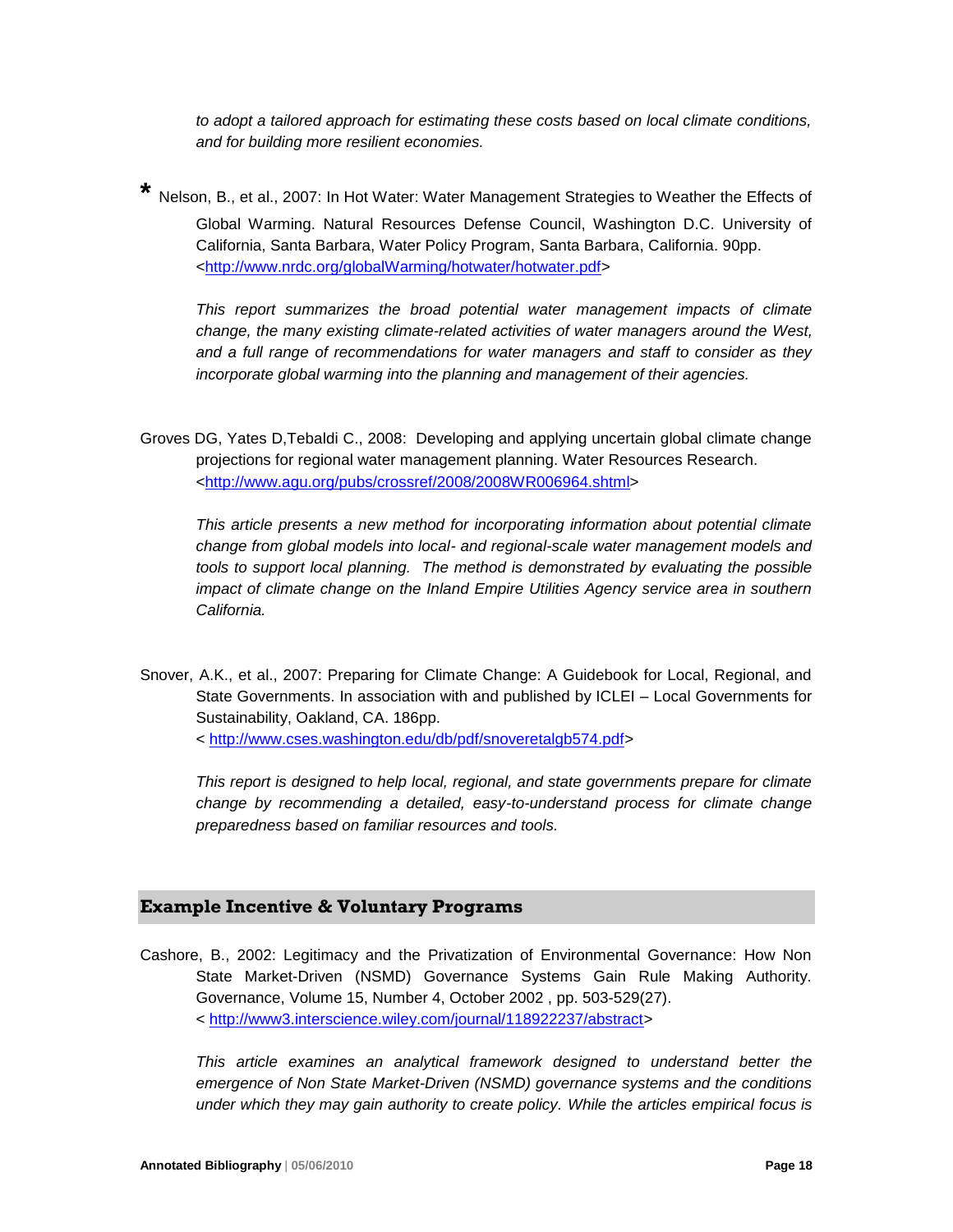*on the case of sustainable forestry certification, it's considered an advanced case of NSMD governance globally.*

Koehler, Dinah A., 2007: The Effectiveness of Voluntary Environmental Programs--A Policy at a Crossroads? Policy Studies Journal 35.4 (Nov 2007): 689(34). Expanded Academic ASAP. Gale. Seattle Public Library. 6 Oct. 2009 [<http://find.galegroup.com.ezproxy.spl.org:2048/gtx/start.do?prodId=EAIM>](http://find.galegroup.com.ezproxy.spl.org:2048/gtx/start.do?prodId=EAIM)

*This article presents a summary of research to date that describes and evaluates Voluntary Environmental Programs (VEPs) in the United States. The article focuses on VEPs that target pollution abatement via changes in industrial production processes and not changes to product design, as in various eco-labeling schemes.*

Lyon, Thomas P., and John W. Maxwell, 2007: Environmental Public Voluntary Programs Reconsidered. Policy Studies Journal 35.4 (Nov 2007): 723(28). Expanded Academic ASAP. Gale. Seattle Public Library. 6 Oct. 2009 [<http://find.galegroup.com.ezproxy.spl.org:2048/gtx/start.do?prodId=EAIM>](http://find.galegroup.com.ezproxy.spl.org:2048/gtx/start.do?prodId=EAIM).

*This article discusses Environmental "public voluntary programs" (PVPs), which involve government offers of positive publicity and technical assistance to firms that reach certain environmental goals. The article focuses on the political-economic framework and overall design of PVPs and how they can potentially enhance the diffusion of cost-effective techniques for pollution abatement.* 

Meidinger, Errol E., 2003: Law Making by Global Civil Society: The Forest Certification Prototype. [<http://ssrn.com/abstract=304924>](http://ssrn.com/abstract=304924)

The purpose of this paper is to elucidate both forest certification and the concept of civil *society by locating forest certification in the larger concept of civil society theory and practice. The paper concludes with a review of potential implications of forest certification for global governance.*

Morgenstern RD, Shih JS, 2008: Evaluating Voluntary Climate Programs in the United States. RFF Discussion Paper 08-13. [<http://www.rff.org/RFF/Documents/RFF-DP-08-13.pdf>](http://www.rff.org/RFF/Documents/RFF-DP-08-13.pdf)

*This paper provides an overview of program evaluations conducted to determine the environmental effectiveness of two voluntary climate change programs—the U.S. Environmental Protection Agency's Climate Wise program and the U.S. Department of Energy's Voluntary Reporting of Greenhouse Gases Program, or 1605(b). The paper focuses on the "participation decision" and how various assumptions affect estimates of program outcomes.*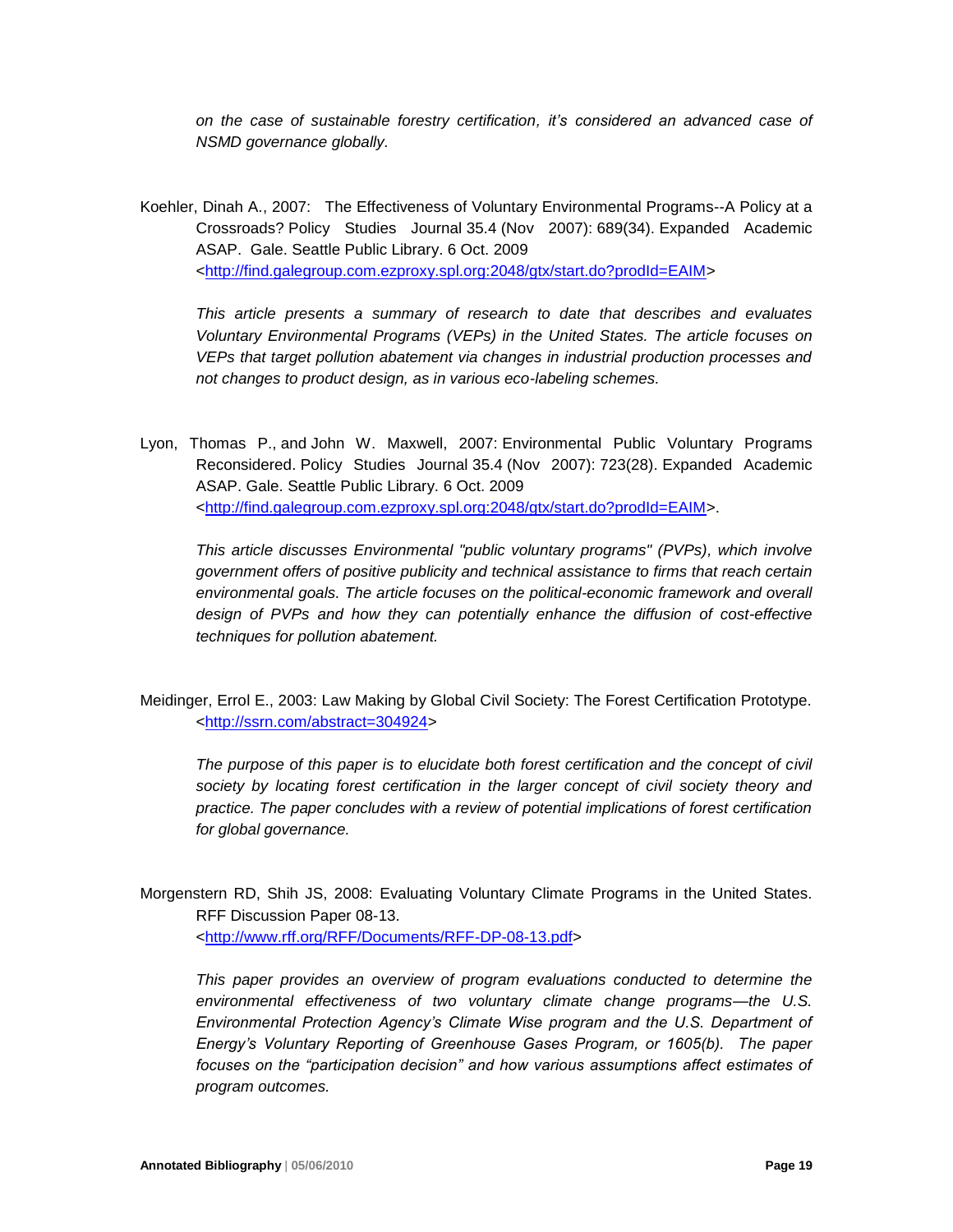Morgenstern RD, Pizer WA, 2007: How Well Do Voluntary Environmental Programs Really Work? *Resources* 2007:23-26. [<http://www.rff.org/rff/News/Features/upload/26490\\_1.pdf>](http://www.rff.org/rff/News/Features/upload/26490_1.pdf)

*This article addresses the effectiveness of voluntary environmental program. The author focuses on voluntary approaches vs. command-and-control regulation and whether voluntary programs are able to act as a substitute for mandatory requirements.*

Nash, J, and Larson, T., 2007. Performance-Based Environmental Programs: Literature Review. Draft. October 2007. 47pp.

*This document was prepared as part of collaborative project to study the results and outcomes of performance-based environmental programs (PBEPs). Furthermore, this document provides a review of literature related to voluntary programs of which PBEPs are based. The literature reviewed addresses these four major topics: 1) program taxonomies; 2) why firms join PBEPs; 3) Results of participation; and 4) approaches to measurement.*

Paton, B., 2000: Voluntary Environmental Initiatives and Sustainable Industry, Business Strategy and the Environment, Vol. 9 No.5, pp.328-38. < [http://www.greeningofindustry.org/gin1999/Paton.pdf>](http://www.greeningofindustry.org/gin1999/Paton.pdf)

*Considerable uncertainty exists concerning the effectiveness, economic efficiency, equity and transparency of voluntary programs relative to other policy instruments. This paper considers the potential role for voluntary initiatives in the transition toward more sustainable industrial systems, in light of these criteria.* 

Peacey, J., 2000: The Marine Stewardship Council Fisheries Certification Program: Progress and Challenges. Paper presented at the 2000 conference of the International Institute of Fisheries Economics and Trade, Oregon State University. 5pp. [<http://oregonstate.edu/dept/IIFET/2000/papers/peacey.pdf>](http://oregonstate.edu/dept/IIFET/2000/papers/peacey.pdf)

*This paper reports on progress in the implementation of the Marine Stewardship Council Fisheries Certification Program—including experience from the certification of the first two fisheries. It also identifies issues facing the Marine Stewardship Council as the Certification Program develops.*

U.S. EPA, 2006: Active and Effective Water Security Programs, A Summary Report of the National Drinking Water Advisory Council Recommendations on Water Security. United Stated Environmental Protection Agency, Washington D.C. Office of Water. EPA 817-K-06-001. 12pp.